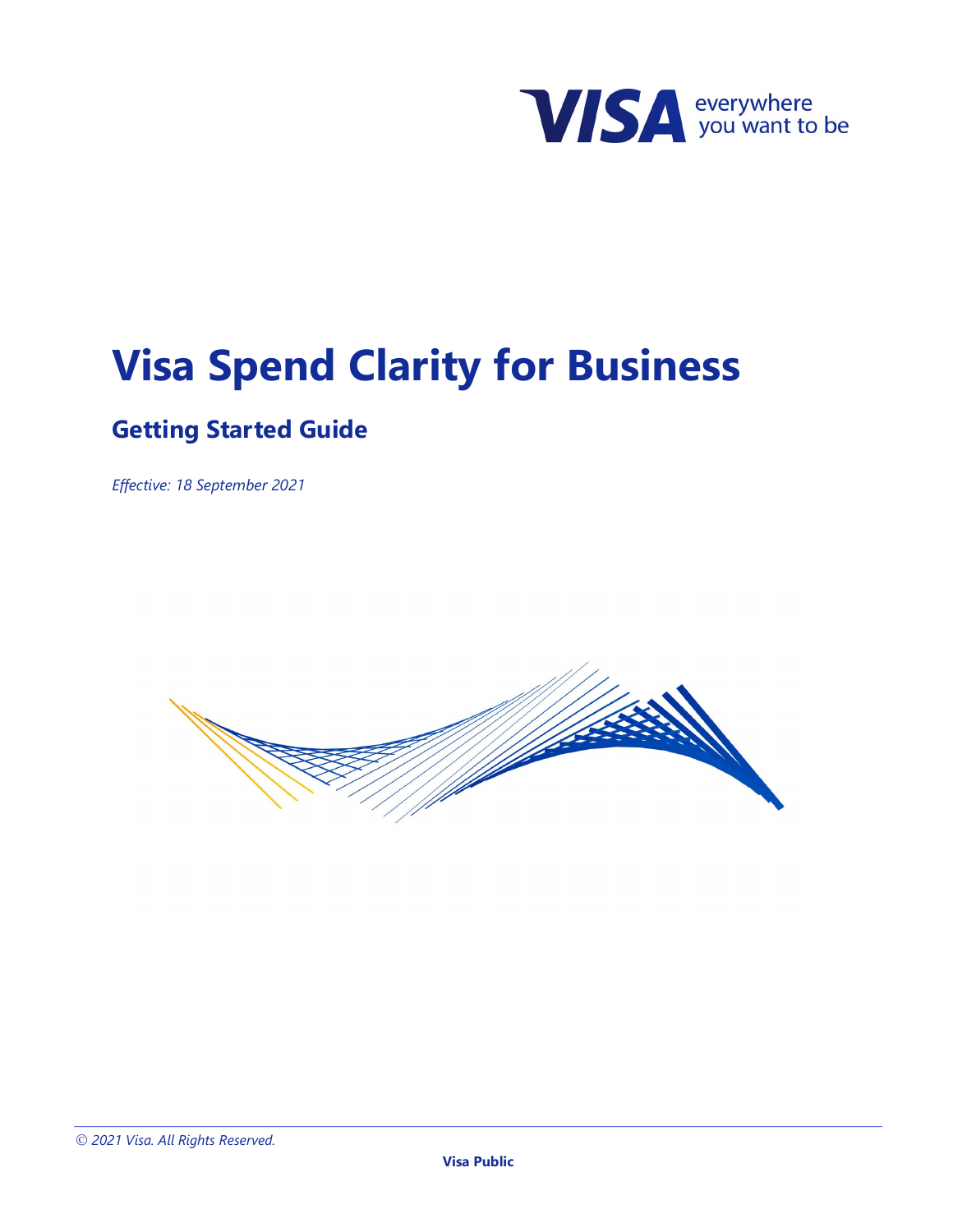#### **Important Note on Visa Public and Copyright**

The Visa Public label addresses information that is developed and ready for public dissemination, including that which has been explicitly approved by Visa management for release to the public.

This document is protected by copyright restricting its use, copying, distribution, and decompilation. No part of this document may be reproduced in any form by any means without prior written authorization of Visa.

Visa and other trademarks are trademarks or registered trademarks of Visa.

All other product names mentioned herein are the trademarks of their respective owners.

THIS PUBLICATION COULD INCLUDE TECHNICAL INACCURACIES OR TYPOGRAPHICAL ERRORS. CHANGES ARE PERIODICALLY ADDED TO THE INFORMATION HEREIN: THESE CHANGES WILL BE INCORPORATED IN NEW EDITIONS OF THE PUBLICATION. VISA MAY MAKE IMPROVEMENTS AND/OR CHANGES IN THE PRODUCT(S) AND/OR THE PROGRAM(S) DESCRIBED IN THIS PUBLICATION AT ANY TIME.

If you have technical questions or questions regarding a Visa service or questions about this document, please contact your Visa representative.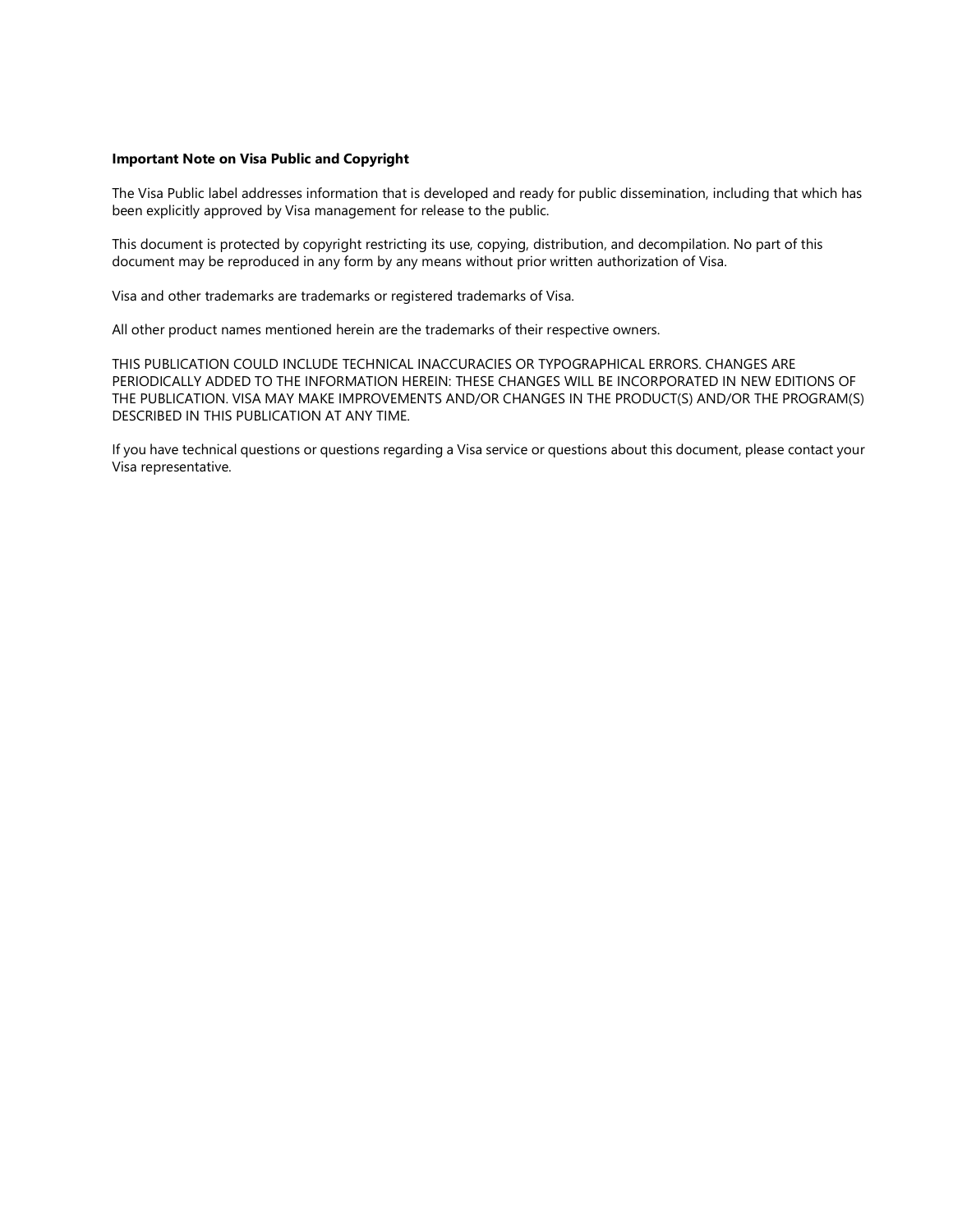## **Contents**

## **[About This Guide](#page-10-0)**

## **[Chapter 1 • Introduction to Visa Spend Clarity for Business](#page-12-0)**

| Visa Spend Clarity For Business Benefits (also contained a series and series and SP-1 |  |  |  |  |  |  |  |  |  |
|---------------------------------------------------------------------------------------|--|--|--|--|--|--|--|--|--|
| Visa Payment Controls (VPC) Benefits (e.g. e.g. e.g. e.g. e.g. e.g. e.g. 1–2          |  |  |  |  |  |  |  |  |  |
|                                                                                       |  |  |  |  |  |  |  |  |  |
|                                                                                       |  |  |  |  |  |  |  |  |  |
|                                                                                       |  |  |  |  |  |  |  |  |  |

## **[Chapter 2 • Getting Started](#page-16-0)**

| Registering to Visa Spend Clarity For Business 2-1               |  |  |  |  |  |  |  |
|------------------------------------------------------------------|--|--|--|--|--|--|--|
| Accessing Visa Spend Clarity For Business for Existing Users 2-4 |  |  |  |  |  |  |  |
|                                                                  |  |  |  |  |  |  |  |
|                                                                  |  |  |  |  |  |  |  |
|                                                                  |  |  |  |  |  |  |  |
|                                                                  |  |  |  |  |  |  |  |
|                                                                  |  |  |  |  |  |  |  |
|                                                                  |  |  |  |  |  |  |  |
|                                                                  |  |  |  |  |  |  |  |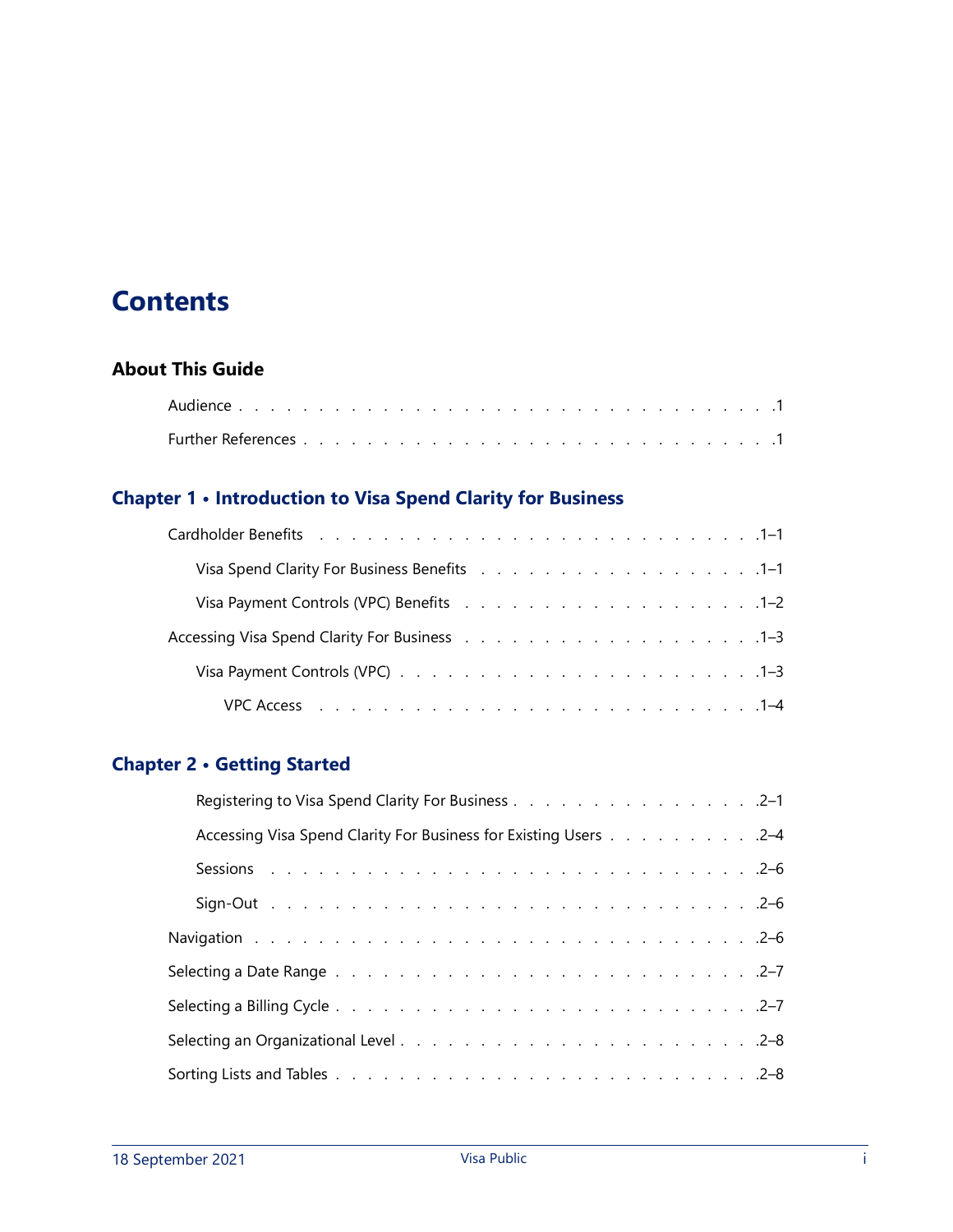| Date and Time (a) and a contract the contract of the contract of the contract of the contract of the contract of the contract of the contract of the contract of the contract of the contract of the contract of the contract |  |  |  |  |  |  |  |  |  |  |  |
|-------------------------------------------------------------------------------------------------------------------------------------------------------------------------------------------------------------------------------|--|--|--|--|--|--|--|--|--|--|--|
| Operator Criteria et al., and a series and a series are a series and a series are series and a series of 2-9                                                                                                                  |  |  |  |  |  |  |  |  |  |  |  |
|                                                                                                                                                                                                                               |  |  |  |  |  |  |  |  |  |  |  |
|                                                                                                                                                                                                                               |  |  |  |  |  |  |  |  |  |  |  |
| Exporting Transaction Details (Albert Robert Lewis Albert Robert Lewis Albert Robert Lewis Albert Robert Lewis                                                                                                                |  |  |  |  |  |  |  |  |  |  |  |
|                                                                                                                                                                                                                               |  |  |  |  |  |  |  |  |  |  |  |

## **[Chapter 3 • Mobile Application and Mobile Website](#page-32-0)**

| Visa Spend Clarity For Business on Mobile Devices (assets assets as a set of 3-1                               |
|----------------------------------------------------------------------------------------------------------------|
|                                                                                                                |
|                                                                                                                |
|                                                                                                                |
| Mobile Application research research research research research research research research research research r |
| Visa Spend Clarity For Business Mobile Application Features 3–3                                                |
|                                                                                                                |
|                                                                                                                |
|                                                                                                                |
|                                                                                                                |
|                                                                                                                |
|                                                                                                                |
|                                                                                                                |
|                                                                                                                |
|                                                                                                                |

## **[Chapter 4 • Additional Information and](#page-38-0)  [Frequently Asked Questions](#page-38-0)**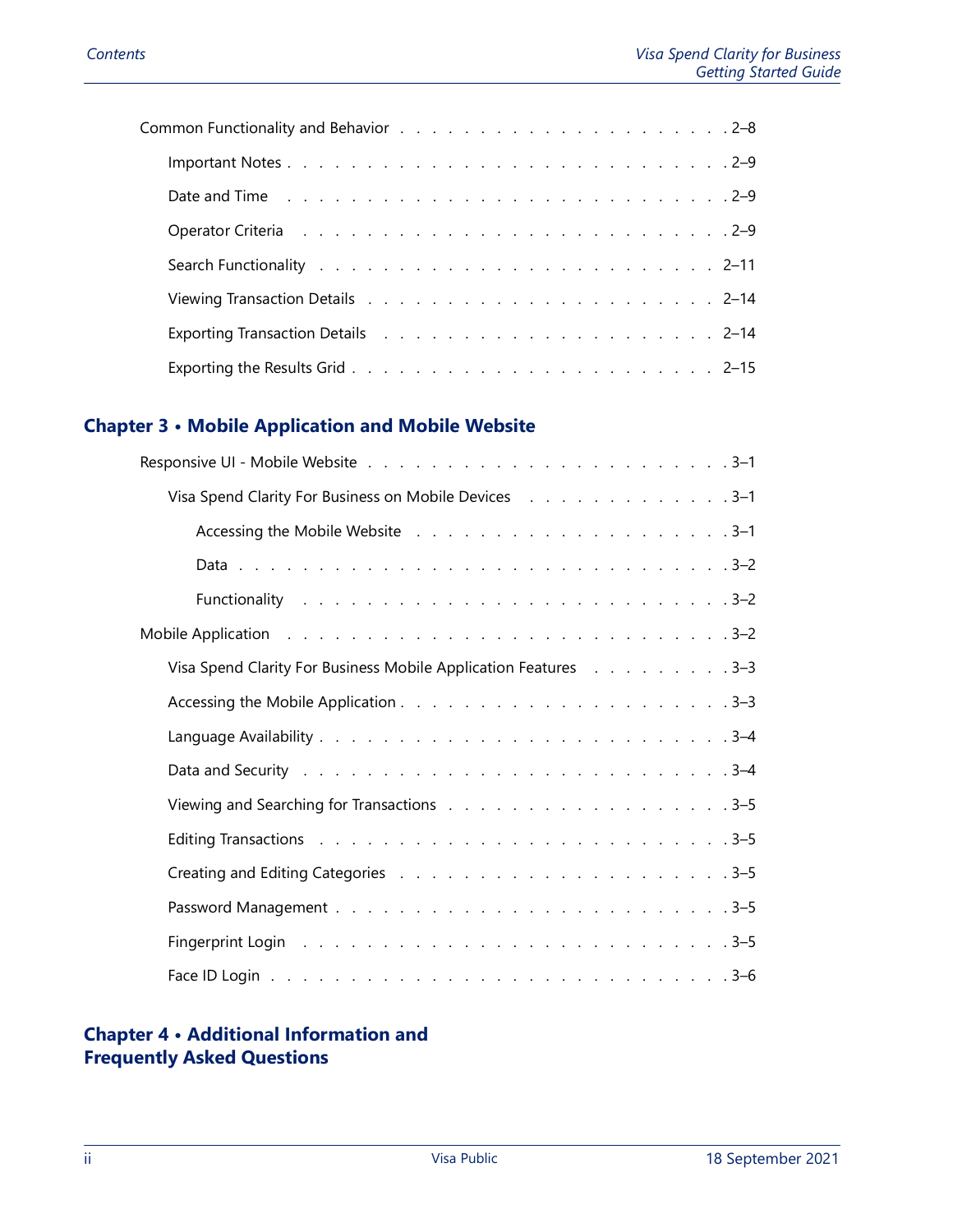[General . . . . . . . . . . . . . . . . . . . . . . . . . . . . . . . . .4–1](#page-38-1)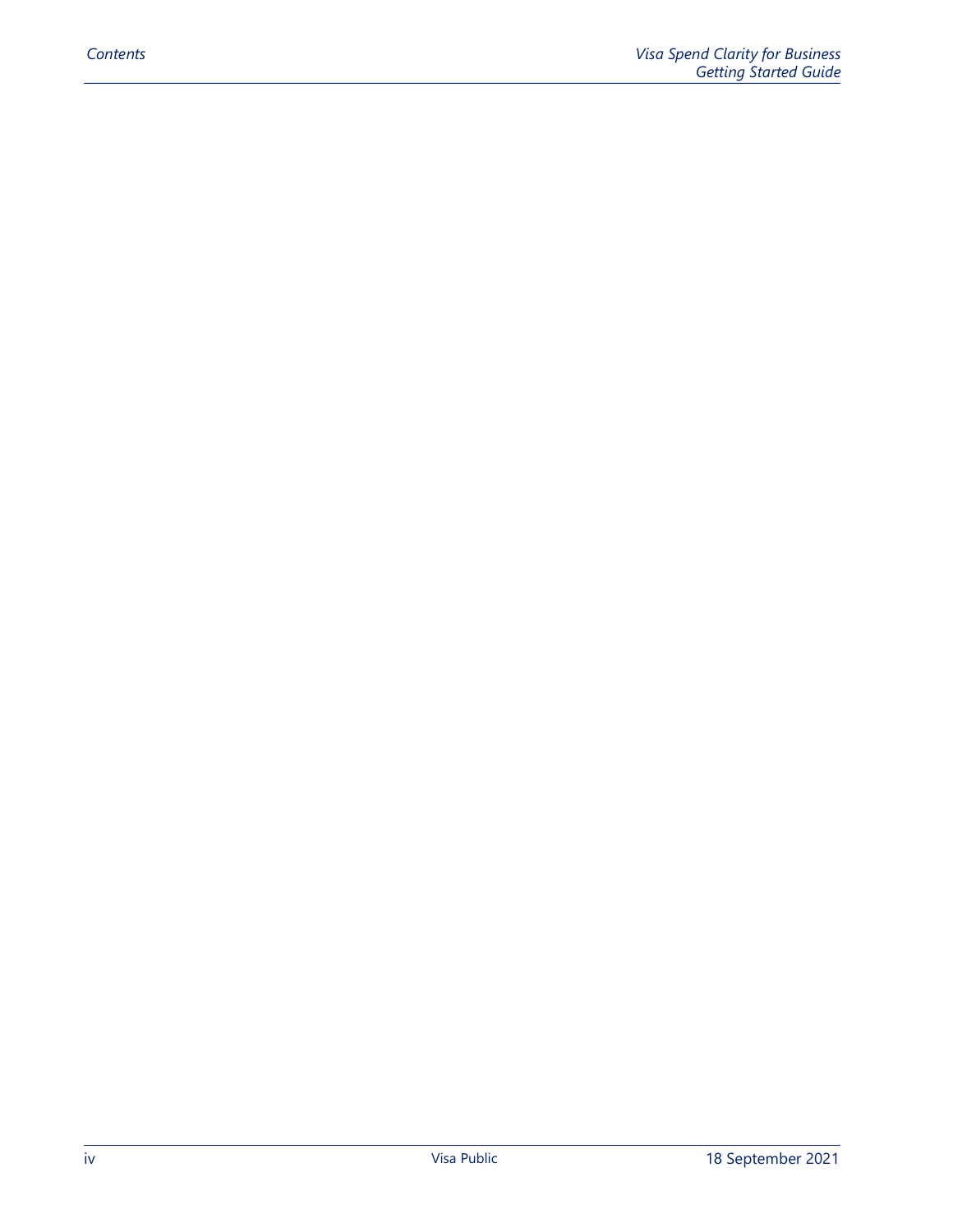## **Figures**

|          | 2-1: Visa Spend Clarity for Business Self-Registration Portal Page 2-2                                                                                                                                                         |
|----------|--------------------------------------------------------------------------------------------------------------------------------------------------------------------------------------------------------------------------------|
|          |                                                                                                                                                                                                                                |
|          | 2-3: Account Information-Begin Validation 2-3                                                                                                                                                                                  |
|          |                                                                                                                                                                                                                                |
|          | 2-5: Visa Business Solutions Portal Log In Screen 2-5                                                                                                                                                                          |
|          | 2-6: Visa Business Solutions Experience Home Page (a) and a contract the state of 2-5                                                                                                                                          |
| $2 - 7:$ | Organizational level and a contract the contract of the contract of the contract of the contract of the contract of the contract of the contract of the contract of the contract of the contract of the contract of the contra |
|          |                                                                                                                                                                                                                                |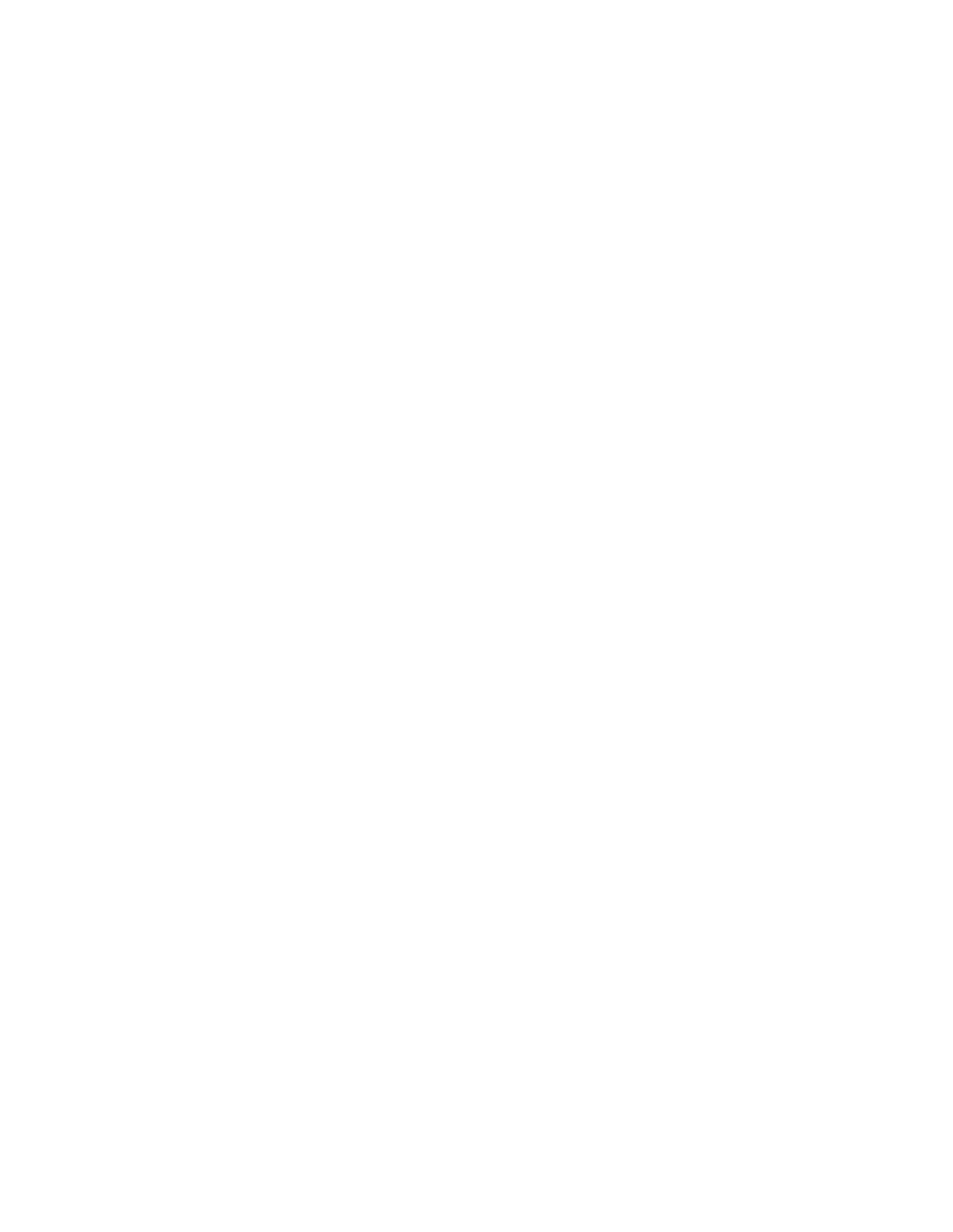## **Tables**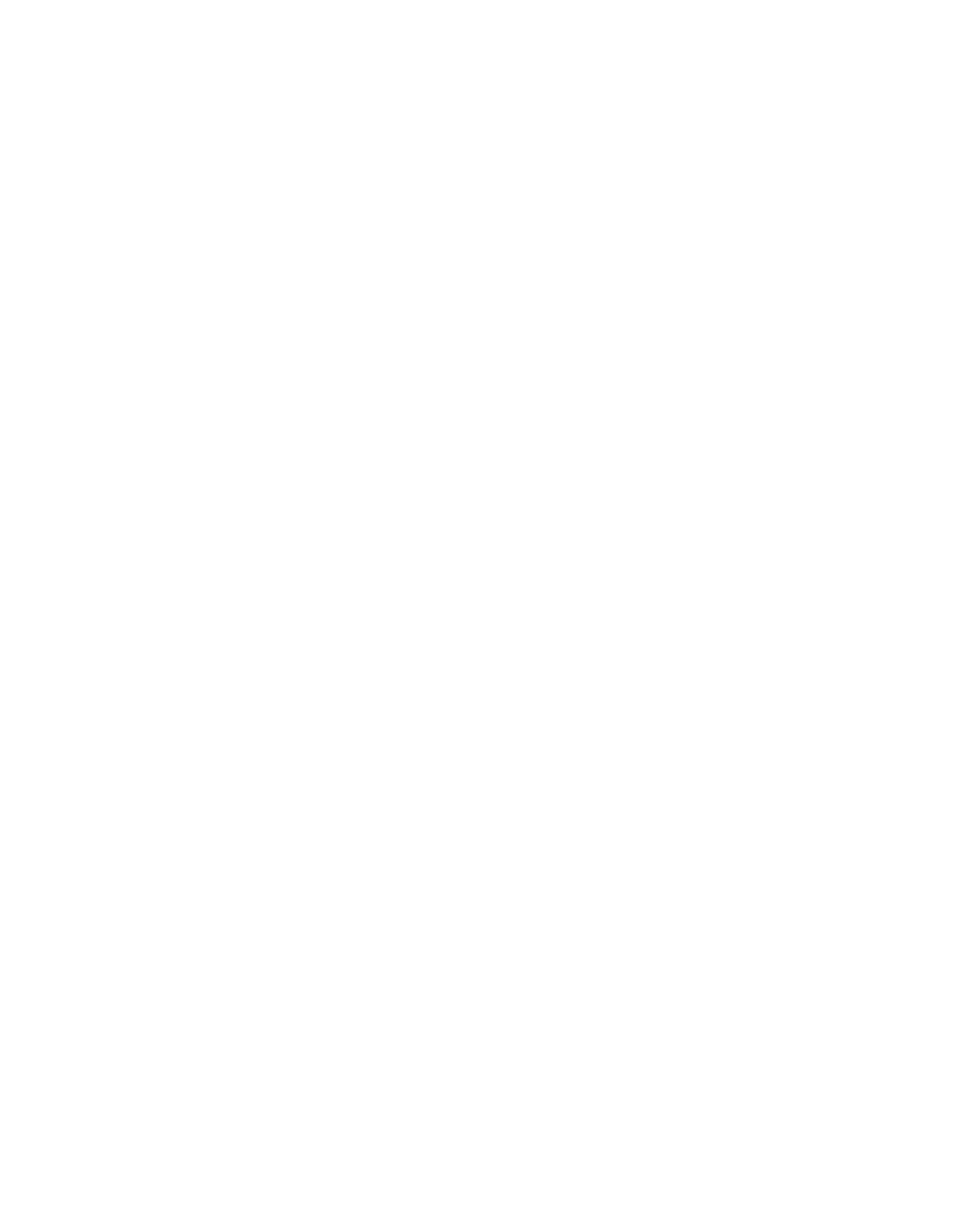# <span id="page-10-0"></span>**About This Guide**

The *Visa Spend Clarity for Business Getting Started Guide* describes the Visa Spend Clarity for Business application, including how to enroll and frequently asked questions.

## <span id="page-10-1"></span>**Audience**

Business Owners, or Business Administrators (a.k.a. Company Administrators), responsible for setting up and managing.

## <span id="page-10-2"></span>**Further References**

For detailed instructions on Visa Spend Clarity for Business functionality, access the Online Help feature of the application. This section includes a list of general and procedural application information, including step-by-step processes and tutorial videos. Contact your financial institution for any additional information.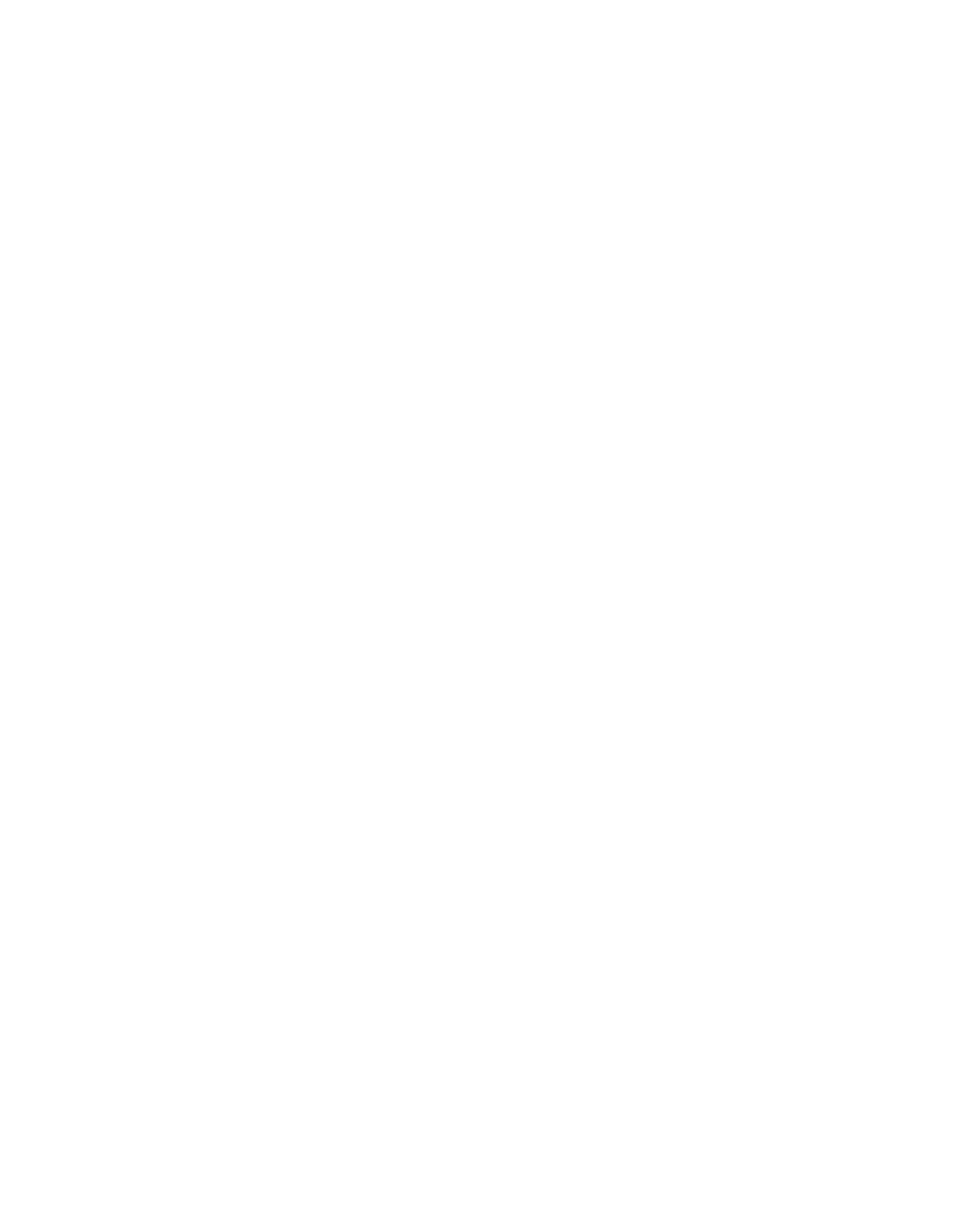## <span id="page-12-0"></span>**Introduction to Visa Spend Clarity for Business 1**

Visa Spend Clarity For Business is a secure, web-based, user-friendly reporting solution that helps businesses manage their expenses more efficiently. Visa Spend Clarity For Business has a comprehensive set of graphical dashboards, payment controls/rules, and standardized reports which transform transaction information into business intelligence. It provides access to past and current financial data via desktop browser or mobile application so you can track spending and stay on budget — whether you're at work or on the go. Capabilities such as transaction categorization and the ability to add receipts enable businesses to stay on top of their business expenditures.

Thanks to the integration of the Visa Payment Controls (VPC) functionality, Business Administrators can define spending controls for their Visa company cards as well as configure notifications for declines. The Payment Controls functionality allows Business Administrators to control employee-card usage, with the ability to restrict usage and expenditure based on spending parameters, merchant category, location, and business hours/rules.

Visa Spend Clarity for Business's industry-leading reporting, payment controls/rules, and expense-management features will help you manage your business more effectively and enhance the value of your company business card(s).

## <span id="page-12-2"></span><span id="page-12-1"></span>**Cardholder Benefits**

## **Visa Spend Clarity For Business Benefits**

- **Self-registration by Cardholder:** To access *Visa Spend Clarity For Business* and run online reports for any or all registered company cards.
- **Cardholder assigned and managed permissions:** Supporting 3 roles with distinct access privileges depending on business role or needs.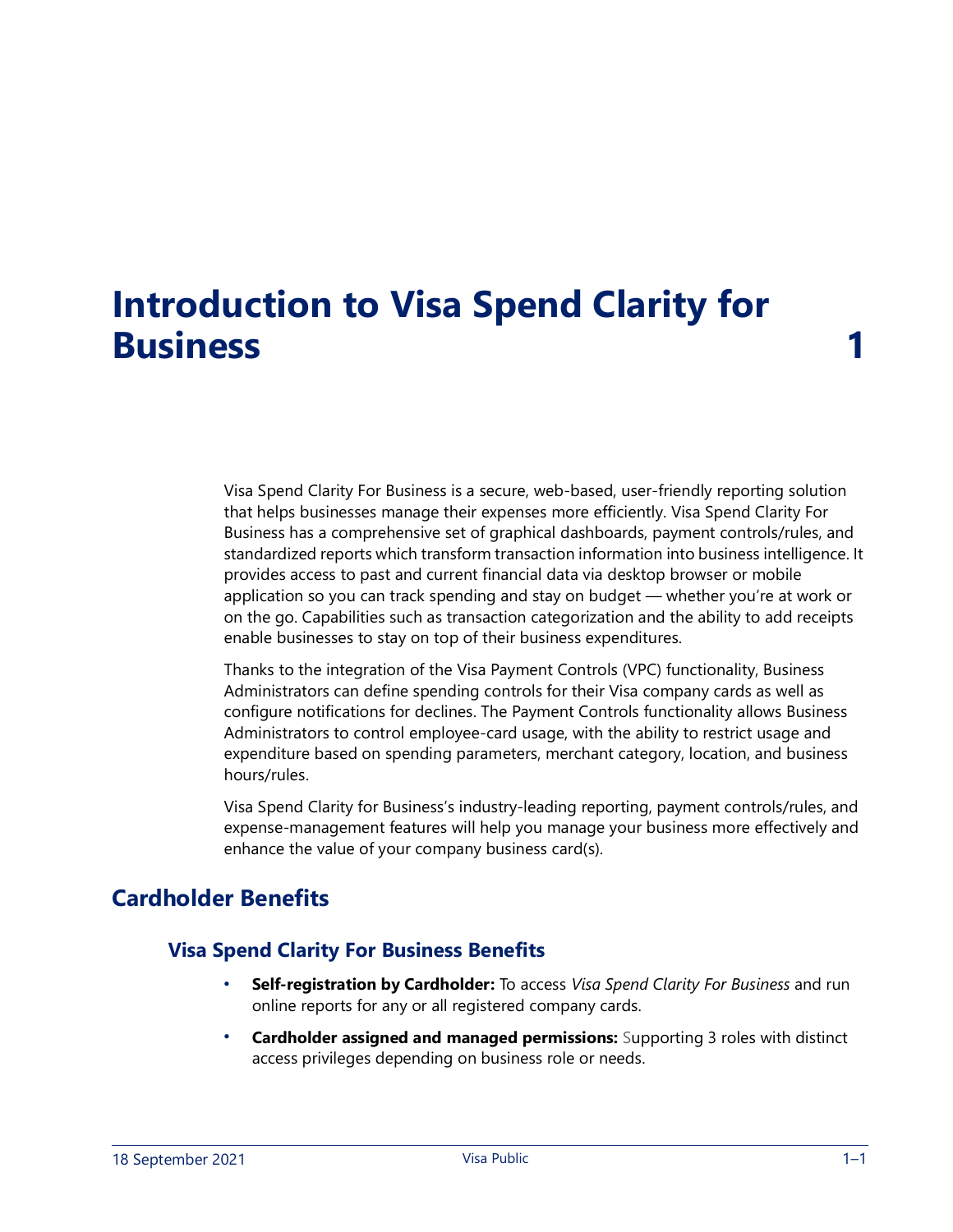- **Ability to create custom or ad-hoc spending categories**: Can be assigned to transactions to track card spending aligned with specific operations.
- **Schedule alerts and reports:** Provides the ability to configure running at periodic intervals.
- **Access** *Visa Spend Clarity For Business* **on mobile devices:** Enables the management of reports and tracking of spending. Receive near real-time spend notifications.
- **Push transactions to accounting software**: Supported software includes Intuit QuickBooks Online®, Sage for Business™, and Xero™.
- **Ability to add non-card transactions**: Enables the capturing of non-card transactions such as petty cash and checks; along with the ability to view these transactions in a chart or report.
- **Quick, easy access:** To summary and detail transaction reports enabling greater control over card business spending:
	- Dashboards for tracking card balance, spend, transaction count, and trends.
	- Standard reports by Cardholder, Expense Category, Merchant, My Category, and Trends.
	- Customize reporting categories.
	- Run reports on-line or schedule reports to run daily, weekly, or monthly.
	- Export card transaction information and manipulate report data.
	- Add notes and attachments (i.e. copies of receipts) to transactions.

### <span id="page-13-0"></span>**Visa Payment Controls (VPC) Benefits**

Provides access to the Visa Payment Controls (VPC) functionality and Payment Controls module:

- Tighter control over an employee's spend activity, allowing Company Administrators to set rules that limit how, when, and where payments can be authorized.
- Offers users the ability to optionally configure multiple contacts to receive email and/ or SMS-text notifications related to card activity.
- Allows issuers to configure logos and customize notification messages as part of onboarding.
- Configure multiple portfolios to customize program settings and display any rules needed. Cardholders can select which languages are applicable based on issuer language setup.
	- *NOTE: For the cardholder's protection, only the last two or four digits of the PAN are displayed in a notification. Four digits is most commonly used.*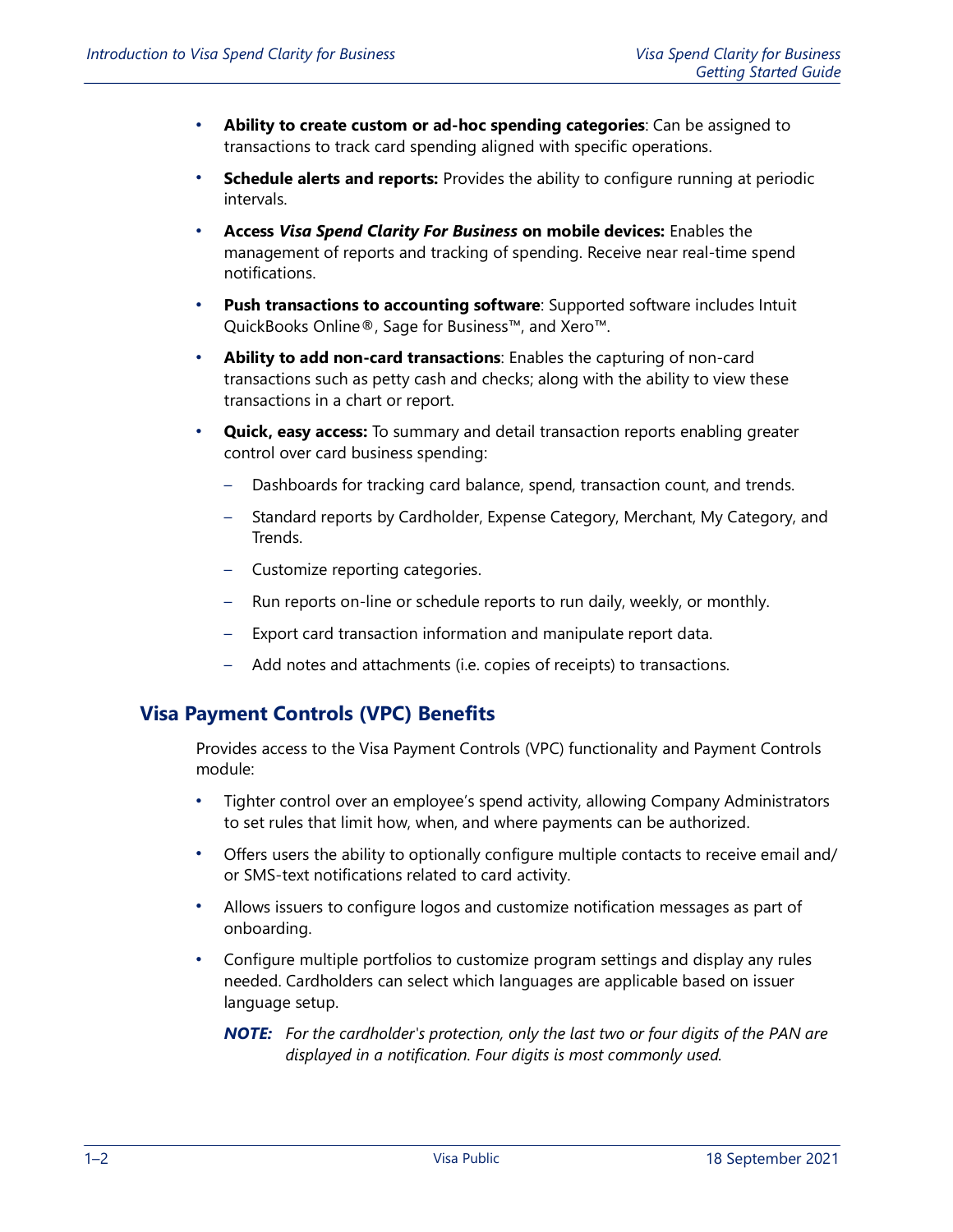## <span id="page-14-0"></span>**Accessing Visa Spend Clarity For Business**

Users have three primary methods for accessing Visa Spend Clarity For Business, these include:

- **Web Application:** Logging into either www.commercial.visaonline.com or your dedicated registration link for Visa Spend Clarity for Business.
- **Mobile Web Application:** Responsive UI via a mobile device using the financial institution supplied URL.
- **Mobile Application:** By downloading the Mobile Application onto an iOS or Android equipped mobile device.

The mobile application is a native application that can be downloaded and installed on a user's mobile device, while the mobile website (using the issuer supplied URL) is a web portal that runs directly in the mobile browser on a user's smart phone or other mobile device.

Both the native application and the mobile website allow users to view and categorize card transactions as well as add notes and attachments such as receipts. The mobile website does not have real time data with data only being available after 1-2 days.

## <span id="page-14-1"></span>**Visa Payment Controls (VPC)**

With the integration of the Visa Payment Controls (VPC) functionality, Visa Spend Clarity for Business enables VPC Company Administrators (a.k.a. Visa Spend Clarity for Business Business Administrators) to define spending controls, and other control-types, for their Visa company-cards, and configure notifications for declines. The Payment Controls functionality puts Business Administrators directly in control of employee card usage, with the ability to restrict usage and expenditure based on spending parameters, merchant category, location, and business hours/rules.

In the Payment Controls module, Visa Spend Clarity for Business Business Administrators can:

- **Manage** card rules for their employees' card use based on business needs.
- **Associate** contacts to specific card accounts (email addresses and/or mobile devices); initiating/ending account alerts and notifications.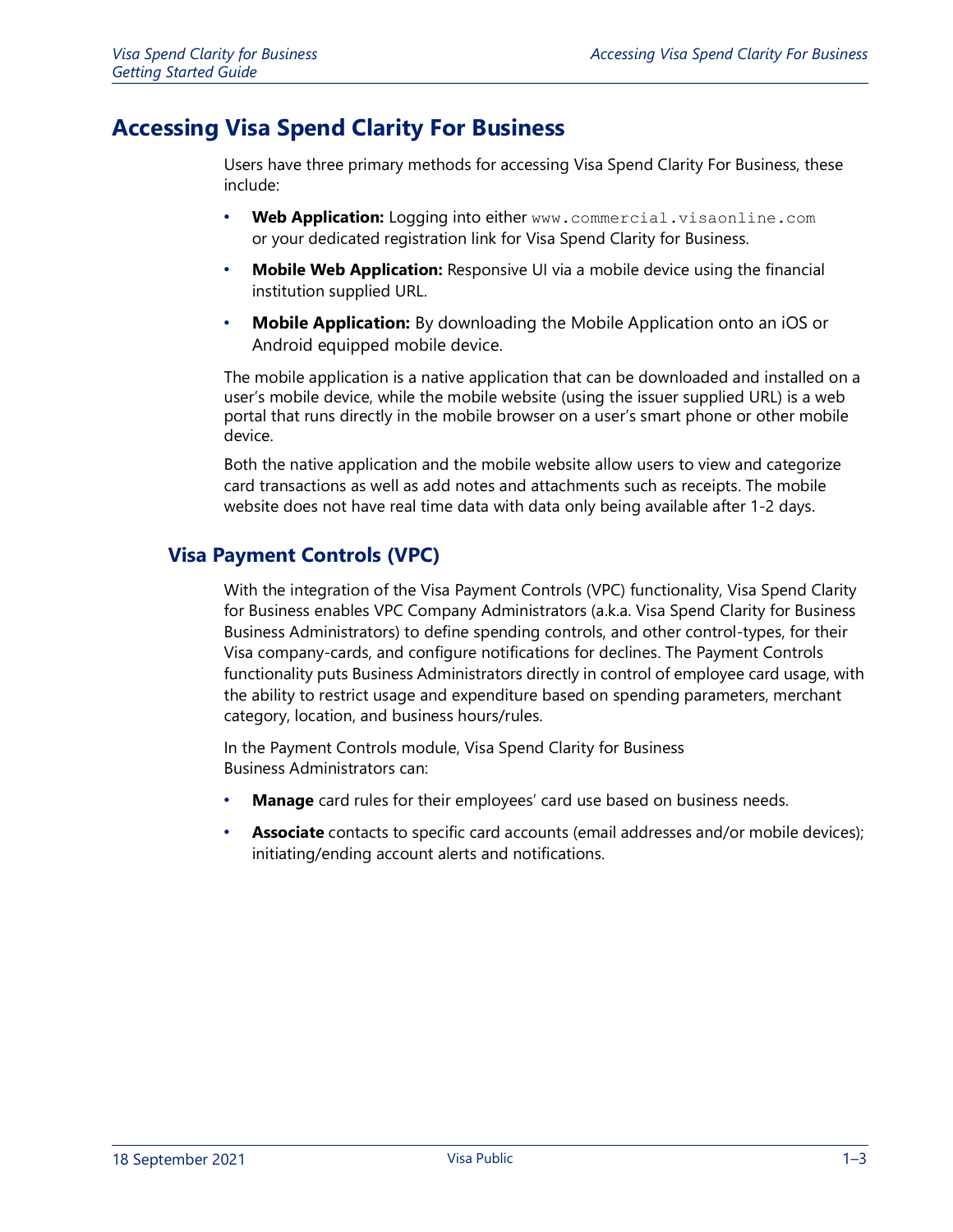## <span id="page-15-0"></span>**VPC Access**

The Payment Controls module/functionality is **optional**; and Visa Spend Clarity for Business companies looking to utilize VPC **must** contact their financial institution to enable. It is made available based on a financial institution's enrollment. VPC Company Administrators are given a Business Administrator role in Visa Spend Clarity for Business upon enrollment.

#### **IMPORTANT**

- The Payment Controls functionality is **only** available to Visa Administrator, Business Administrator, and Bank Administrator roles. Consult your administrator/representative if you have concerns about user role access.
- In addition to having both Visa Spend Clarity for Business and VPC functionality available, users have the option to have Visa Spend Clarity for Business functionality, or VPC functionality, available by itself.
- The Payment Controls module is supported in English-US, Spanish (Latin America), International French, Canadian French, German, and Brazilian Portuguese.
- VPC functionality is **not** available through the mobile app platform.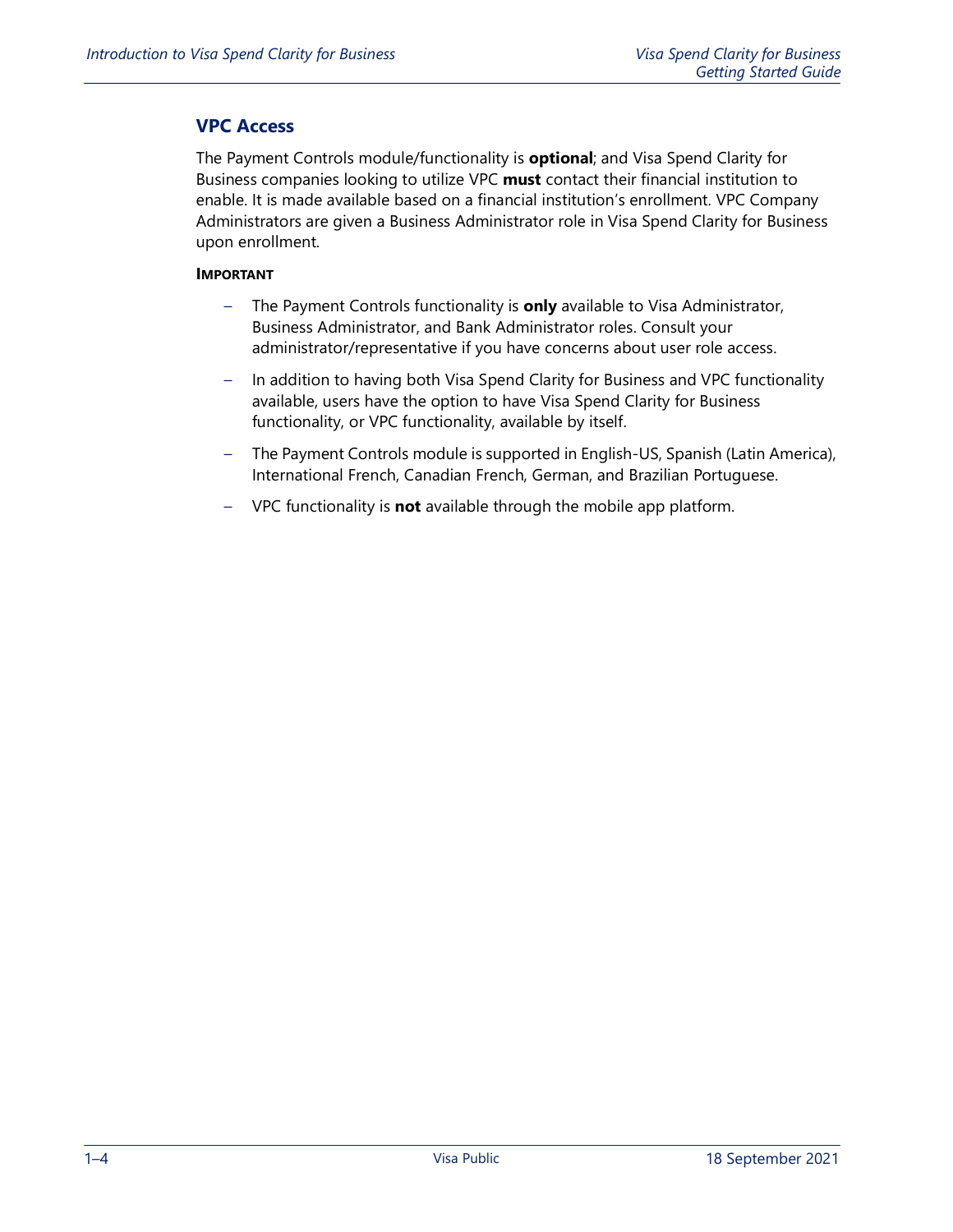# <span id="page-16-0"></span>**Getting Started 2**

Visa Spend Clarity for Business is a web-based, custom application. To have access to the application, users need:

- Visa Business Solutions Portal.
- Visa Business Solutions Portal login details.
- Permission to access.

*NOTE: For optimal viewing, please use Chrome, Firefox, Internet Explorer 9.0/11.0, or Safari.*

## <span id="page-16-1"></span>**Registering to Visa Spend Clarity For Business**

1. Click the customized registration URL provided by your financial institution.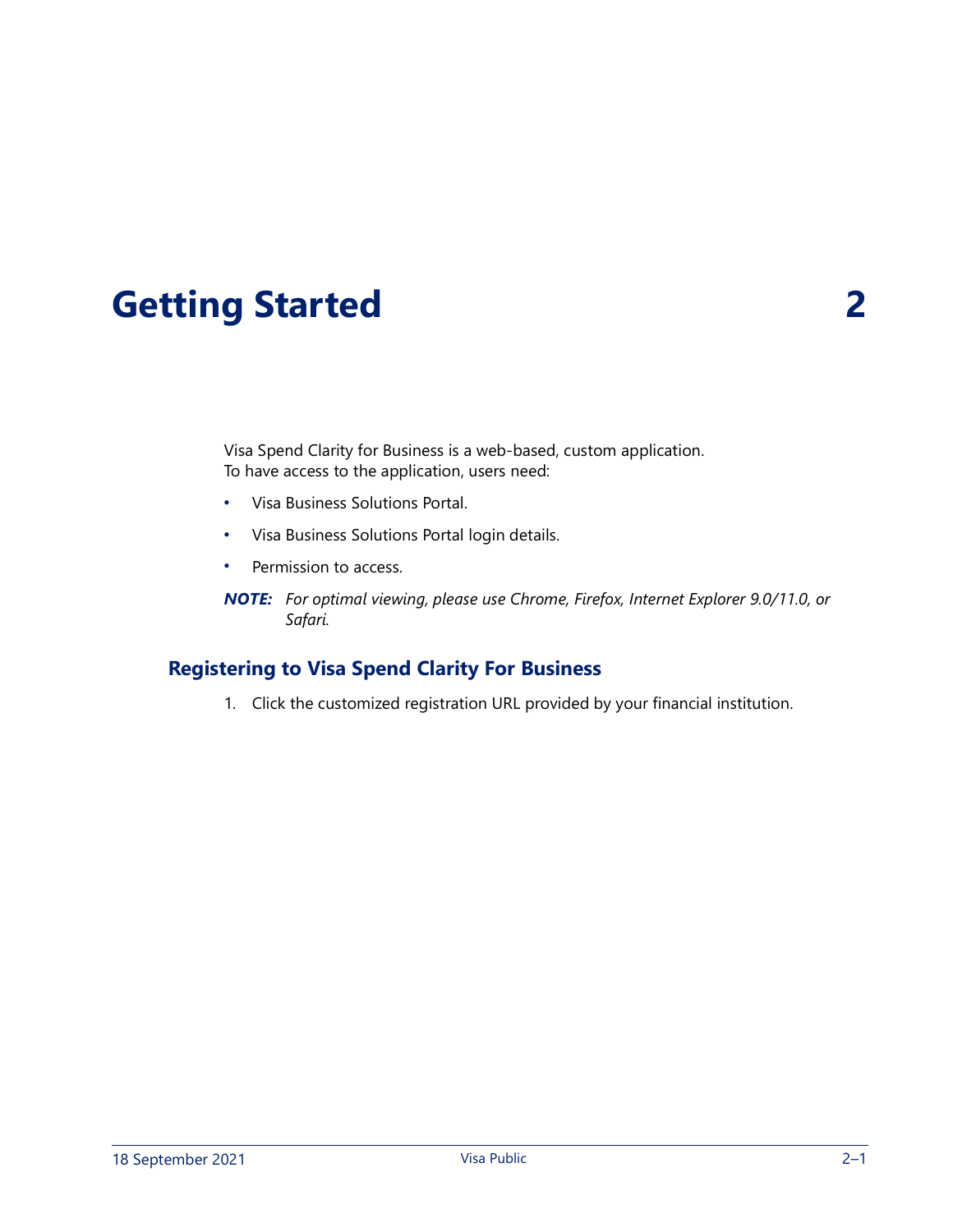<span id="page-17-0"></span>

**Figure 2–1: Visa Spend Clarity for Business Self-Registration Portal Page**

2. Enter your corporate email on the Visa Self-Registration Portal. Click **Register,** or **Sign In**.

<span id="page-17-1"></span>**Figure 2–2: Account Information Page**

| <b>VISA</b> | Business Solutions                                     |                                                                                                                                   |
|-------------|--------------------------------------------------------|-----------------------------------------------------------------------------------------------------------------------------------|
|             | Visa Spend Clarity for Business<br>Account Information |                                                                                                                                   |
|             | to access Visa Spend Clarity for Business.             | Please enter your Visa card information below. Once validated, you will receive an email within 24-36 hours containing next steps |
|             | <b>Personal Information</b>                            |                                                                                                                                   |
|             | First Name                                             | Last Name                                                                                                                         |
|             | Email<br>testsrp@virtual.com<br>$\checkmark$           | Confirm Email                                                                                                                     |
|             | Phone Number                                           |                                                                                                                                   |

3. Complete the required Account Information and read/accept the *Electronic Communication Policy* and T*erms and Conditions/Privacy Policy*. Check the boxes to acknowledge.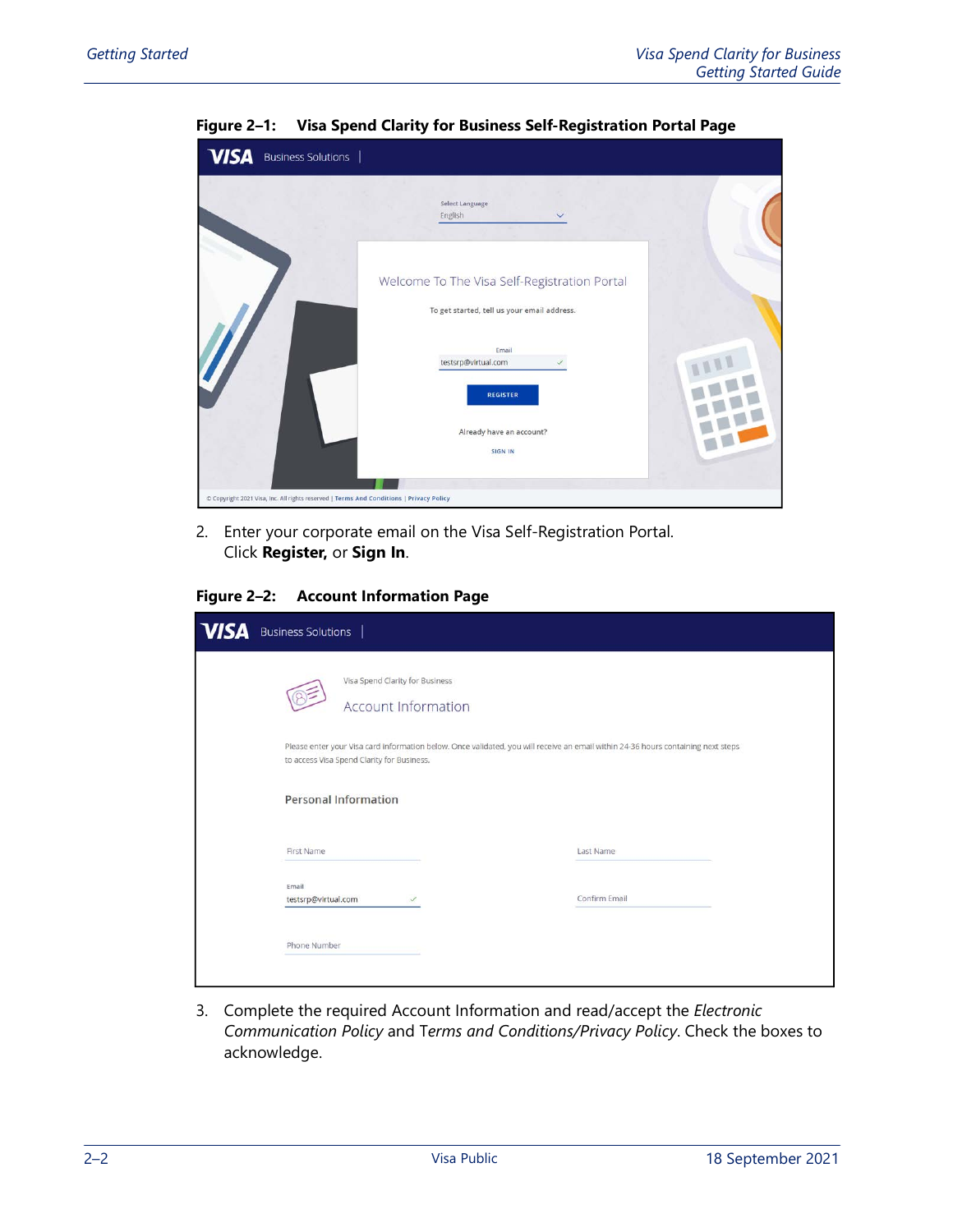#### 4. Click **Begin Validation**.

| <b>VISA</b> | Business Solutions                                                                                                                                                                                                                                                                                                                                  |
|-------------|-----------------------------------------------------------------------------------------------------------------------------------------------------------------------------------------------------------------------------------------------------------------------------------------------------------------------------------------------------|
|             | Company                                                                                                                                                                                                                                                                                                                                             |
|             | Company Name<br>testvirtual28<br>✓                                                                                                                                                                                                                                                                                                                  |
|             |                                                                                                                                                                                                                                                                                                                                                     |
|             | You must read and accept the Electronic Communication policy and the Terms and Conditions & Privacy Policy.<br>I accept the Visa Spend Clarity For Business Electronic Communication Policy and concent to receive documentation, notices and other<br>communications regarding Visa Spend Clarity for Business electronically at my email address. |
|             | I have read and agreed to the Terms And Conditions and Privacy Policy                                                                                                                                                                                                                                                                               |
|             |                                                                                                                                                                                                                                                                                                                                                     |
|             | <b>BEGIN VALIDATION</b>                                                                                                                                                                                                                                                                                                                             |

#### <span id="page-18-0"></span>**Figure 2–3: Account Information–Begin Validation**

#### **IMPORTANT**

The business owner's primary card should be registered first. The Business Cardholder role will be assigned, by default, to specific companies, at the time of first-card registration, based on the financial institution setup in Visa Spend Clarity for Business. The users **must** contact the financial institution to update their role if needed.

Visa Spend Clarity for Business companies looking to enable VPC functionality **must** contact their financial institution. If VPC is already set up for a company, they will be automatically registered to the functionality upon first access to Visa Spend Clarity for Business.

Companies enrolling in VPC **must** follow the same registration process as Visa Spend Clarity for Business users; through the self-registration portal. Company Administrators (a.k.a. Business Administrators) **must** enroll their company card first; then, they can register additional company cards. Cards enrolled through the self-registration portal will be available in the Payment Controls module located within Visa Spend Clarity for Business.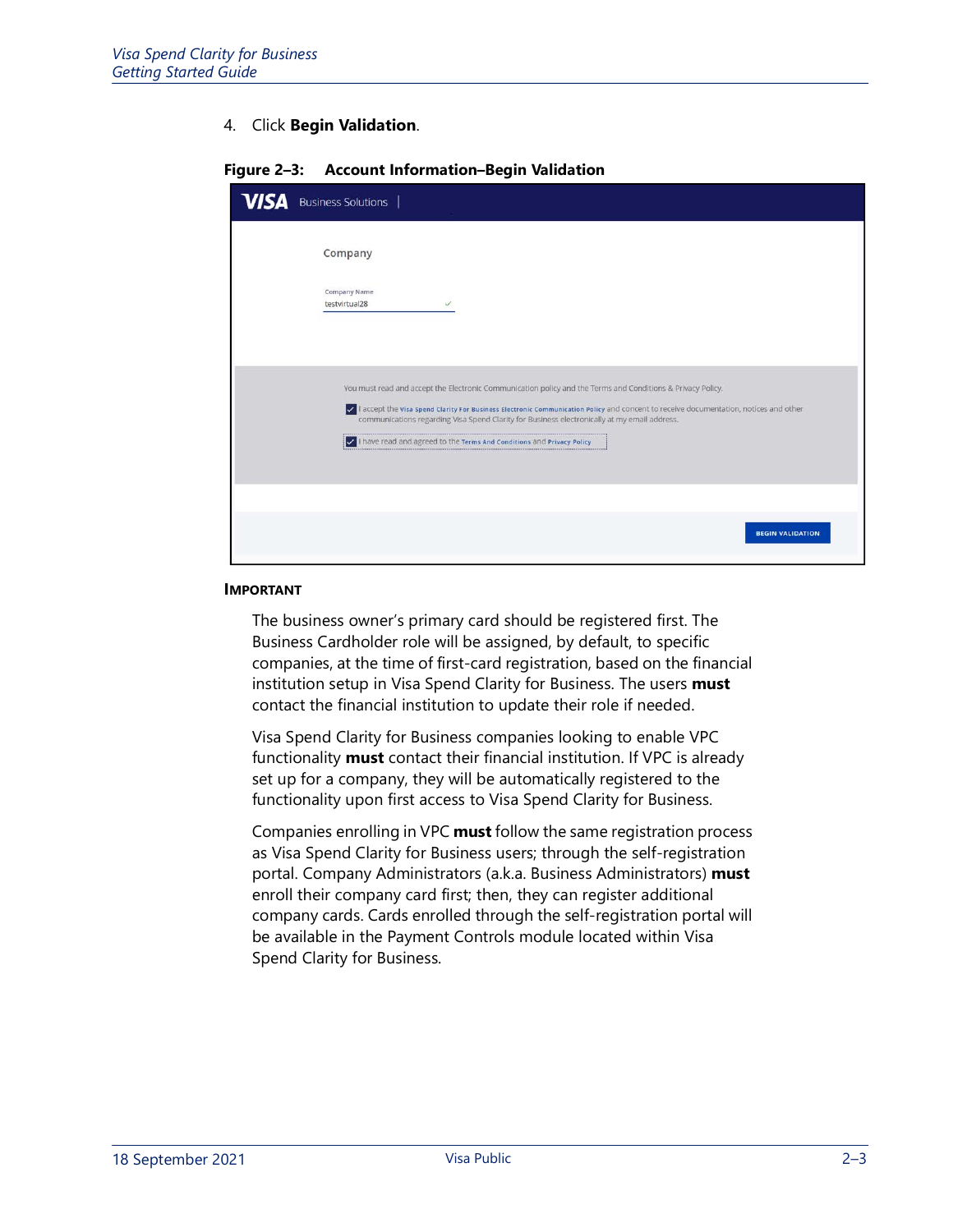<span id="page-19-1"></span>

| $\ldots$                                                 |
|----------------------------------------------------------|
| <b>VISA</b> Business Solutions                           |
|                                                          |
| Thanks For Enrolling To Visa Spend Clarity For Business! |

#### **Figure 2–4: Registration Complete Page**

| You will be receiving an email within 24-36 hours with your temporary password to access Visa Spend Clarity for Business. Historical<br>transactions will load within 72 hours.                                         |                               |
|-------------------------------------------------------------------------------------------------------------------------------------------------------------------------------------------------------------------------|-------------------------------|
| Would you like your card transactions sent to the following accounting software automatically? You would need to provide your<br>accounting software login credentials in order to enroll. You can always enroll later. |                               |
| <b>QD</b> QuickBooks. <b>Xero</b>                                                                                                                                                                                       | <b>sage</b><br>Business Cloud |
| <b>ENROLL</b><br>DONE                                                                                                                                                                                                   |                               |

5. When registration is complete, an email is sent confirming registration to the registered user.

*NOTE: Business Administrators can enroll company cards to the accounting solutions so that transactions flow to QuickBooks Online, Sage for Business, or Xero.*

## <span id="page-19-0"></span>**Accessing Visa Spend Clarity For Business for Existing Users**

1. Access the Visa Business Solutions Portal URL: https://commercial.visaonline.com/ The Visa Business Solutions Portal Log In screen appears. (See [Figure 2–5](#page-20-0).)

#### **IMPORTANT**

Visa Administrators and Bank Administrators can access the Visa Business Solutions Portal through the above URL, or through Visa Online (VOL).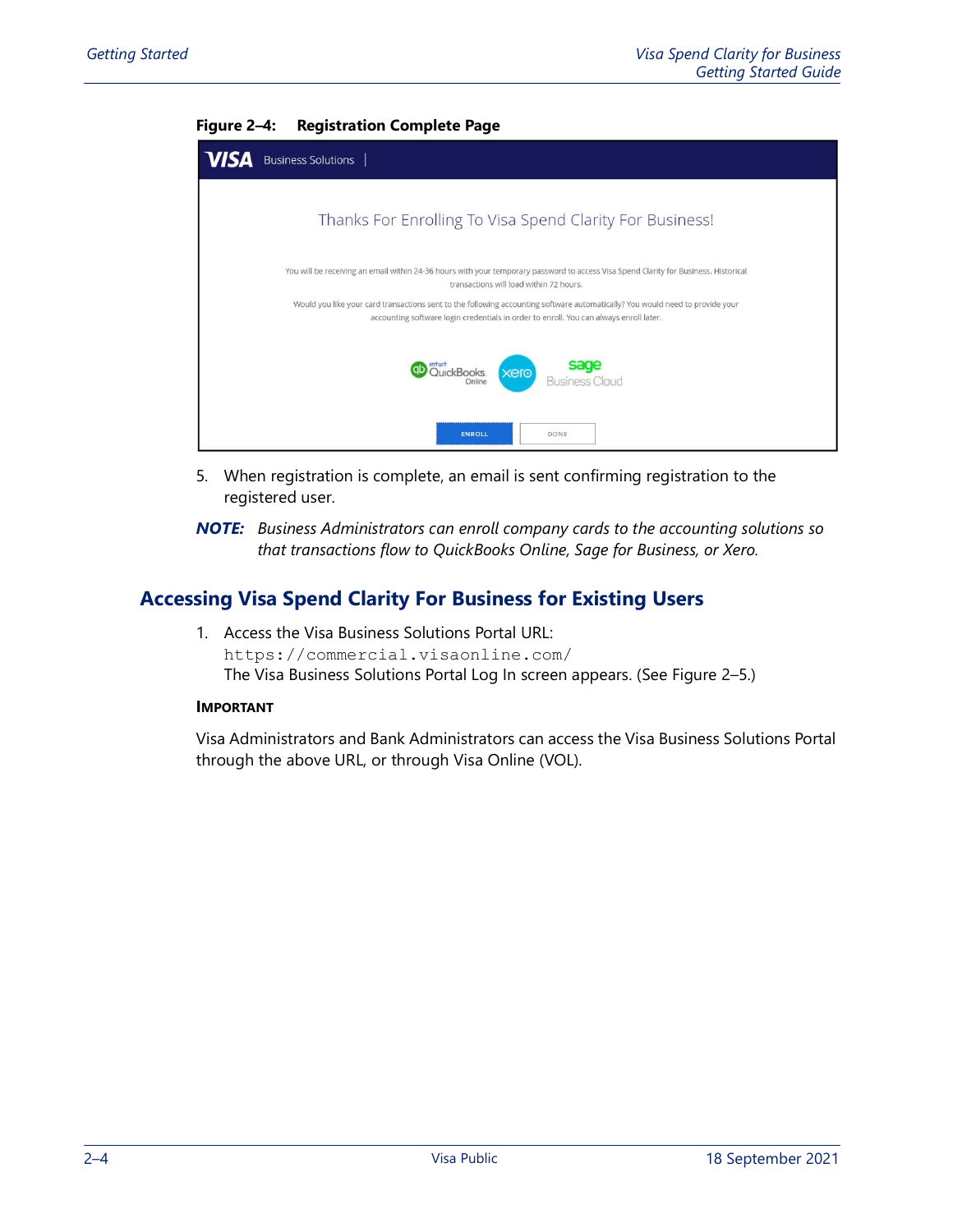<span id="page-20-0"></span>

**Figure 2–5: Visa Business Solutions Portal Log In Screen**

- 2. Log in with your Visa Business Solutions Portal user name and password. Users will be prompted to answer their security/challenge questions. The Visa Business Solutions Experience page appears.
- 3. Click **My Services** to display a drop-down list of services accessible to the account. (See [Figure 2–6.](#page-20-1))

**VISA** Business Solutions 谷 My Services  $\checkmark$  and  $\checkmark$ Overview QUICK LINKS Visa Business Solutions Experien<br>is your one-stop destination to  $\begin{picture}(20,20) \put(0,0){\line(1,0){10}} \put(15,0){\line(1,0){10}} \put(15,0){\line(1,0){10}} \put(15,0){\line(1,0){10}} \put(15,0){\line(1,0){10}} \put(15,0){\line(1,0){10}} \put(15,0){\line(1,0){10}} \put(15,0){\line(1,0){10}} \put(15,0){\line(1,0){10}} \put(15,0){\line(1,0){10}} \put(15,0){\line(1,0){10}} \put(15,0){\line(1$ **MANAGE CARDS** effectively configure, analyse and manage your Visa card programs  $E =$ MANAGE ACCOUNTING SOLUTIONS  $\begin{bmatrix} 0 & 0 & 0 \\ 0 & 0 & 0 \\ 0 & 0 & 0 \\ 0 & 0 & 0 \\ \end{bmatrix}$ **PARTNERS** 

<span id="page-20-1"></span>**Figure 2–6: Visa Business Solutions Experience Home Page**

- 4. Click **Visa Spend Clarity For Business**. The Visa Spend Clarity for Business home page appears.
- *NOTE: For users looking to use VPC functionality, select the Payment Controls module tab within Visa Spend Clarity for Business.*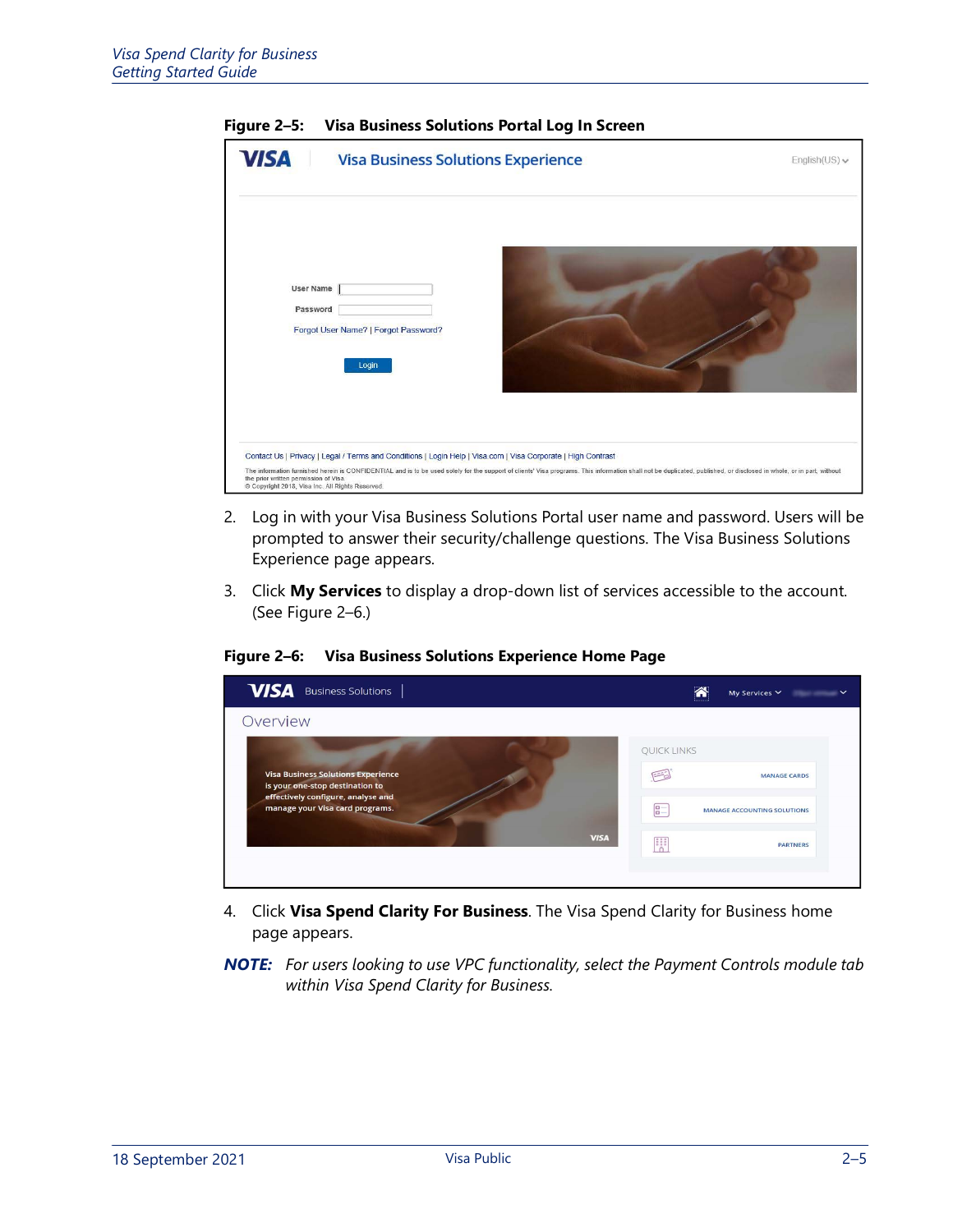## <span id="page-21-0"></span>**Sessions**

For security reasons, you may only be logged into one session, (that is, one main browser window on one computer) of Visa Spend Clarity for Business even though you may have more than one role and/or access to more than one organization.

Visa Spend Clarity for Business provides you with access to sensitive data; therefore, after a certain set of inactivity, that is, 15 minutes, for security reasons, the system times out and automatically disconnects your session. Be sure to save any entered data before leaving a session for any extended time period. If your session is idle too long, Visa Spend Clarity for Business sends a time-out message when you try to continue working.

## <span id="page-21-1"></span>**Sign-Out**

To end a Visa Spend Clarity for Business session, click **Sign Out** under the **My Profile**  drop-down menu.

## <span id="page-21-2"></span>**Navigation**

Visa Spend Clarity for Business uses standard menu and tab navigation. This section describes the common navigation features of Visa Spend Clarity for Business.

*NOTE: When working in Visa Spend Clarity for Business, use the links and menu options provided within the application. Using the Back and Forward buttons on the browser tool bar may not produce the expected result.*

Visa Spend Clarity for Business information and functionality is grouped under modules represented by tabs across the top of the screen. From any module, you can navigate immediately to another module by clicking on the appropriate tab.

Visa Spend Clarity for Business uses standard tabular navigation. Click on a tab to navigate directly to that module's landing screen.

The methods used to navigate and the various modes of displaying information within Visa Spend Clarity for Business are described below.

- To navigate from one module to another, click on the required module name in the main navigation bar.
- To navigate to a different function within a module, select the required link from the action menu bar.
- To progress from field to field when entering data, use the tab key.
- To go back to a previous screen, use the **Back** link.
- To perform actions, click the icons, buttons, links, or check boxes provided throughout the application (e.g., click **RUN** to run a Report).
- When you have a choice of **Submit**, **Apply**, **Save**, **Back** and **Reset** buttons: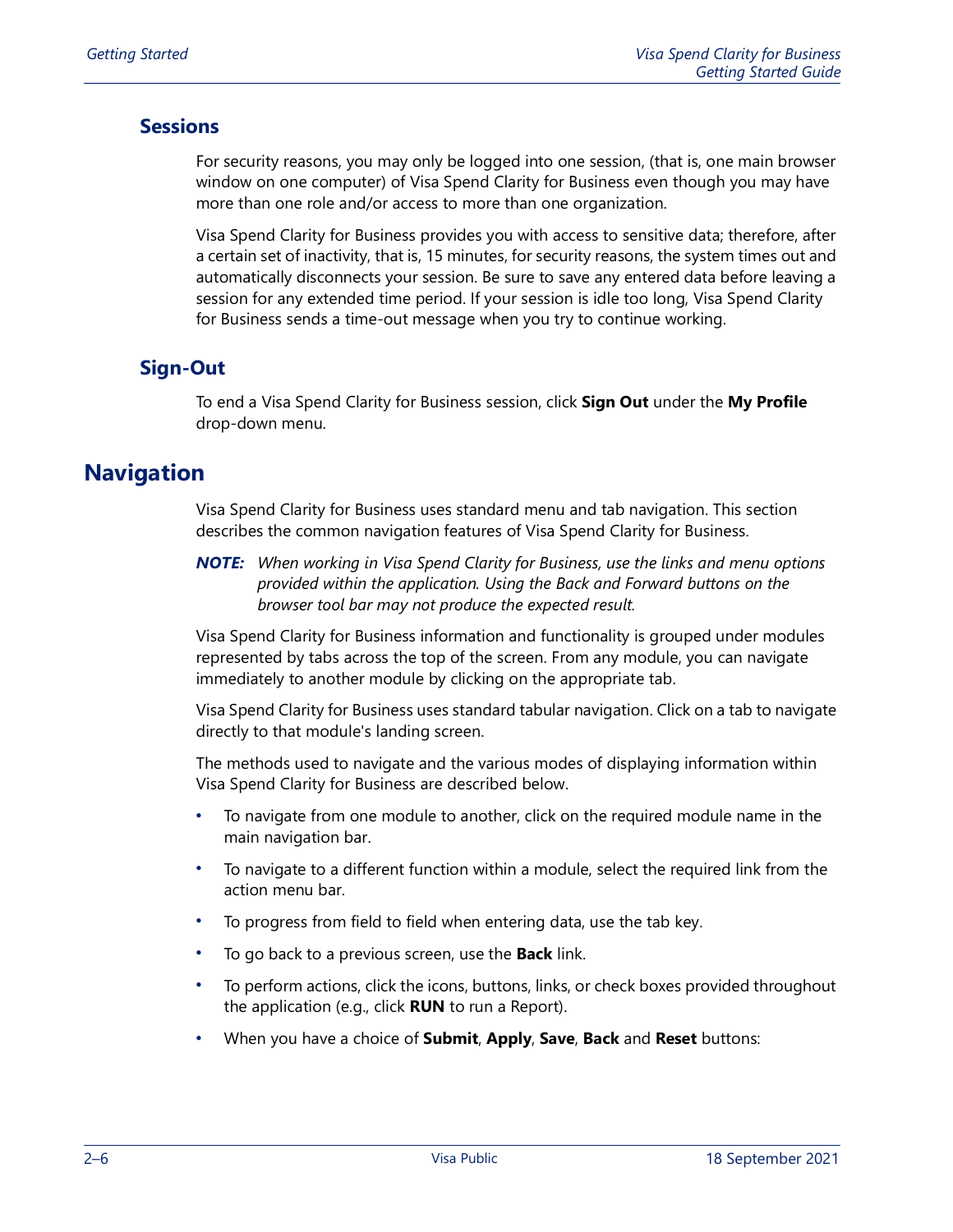- **Submit:** Click **Submit** to save your changes and continue working on the screen.
- **Save:** Click Save to save your changes. Users will then be redirected to the next screen in the flow.
- **Reset:** Click **Reset** to erase the results and any configurations but remain on the current screen.
- **Back:** To return to the previous screen, select the **Back** link. Any unsaved information on the page will be lost.
- To view information on an expanded screen, use the bottom horizontal scroll bar.
- To filter data and drill down to more detail in hierarchy fields, click the expand icon to expand the tree at each level, then select a specific node.
- In several modules you can display columns of data. To sort the column data in ascending or descending order, click on the header of the column by which you want to sort.

## <span id="page-22-0"></span>**Selecting a Date Range**

Several screens in Visa Spend Clarity for Business ask you to set a date range. When these fields appear, you can do one of two things:

- Type in the beginning and end dates for the time-frame you want.
- Use the pop-up calendar next to each of the fields to select the date.

#### **To use the pop-up calendar**

- 1. Click the calendar icon next to the field you want to populate.
- 2. Use the direction arrows at the top of the calendar to navigate to the year, month, and day you want.
- 3. Click on the day.
- 4. Click **OK** or **Close**.

Alternatively, you can click the calendar icon to the left of the field to select from a dropdown list of options such as current week, last year, or week before Christmas.

## <span id="page-22-1"></span>**Selecting a Billing Cycle**

The box that shows the Date Range also contains a tab called **Billing Cycle**. When you need to run a report or search on just one billing cycle, click the **Billing Cycle** tab, then click the drop-down arrows to select from the list of billing cycles.

**NOTE:** *Keyboard-only users, use* <alt><down arrow> to select items in drop-down lists.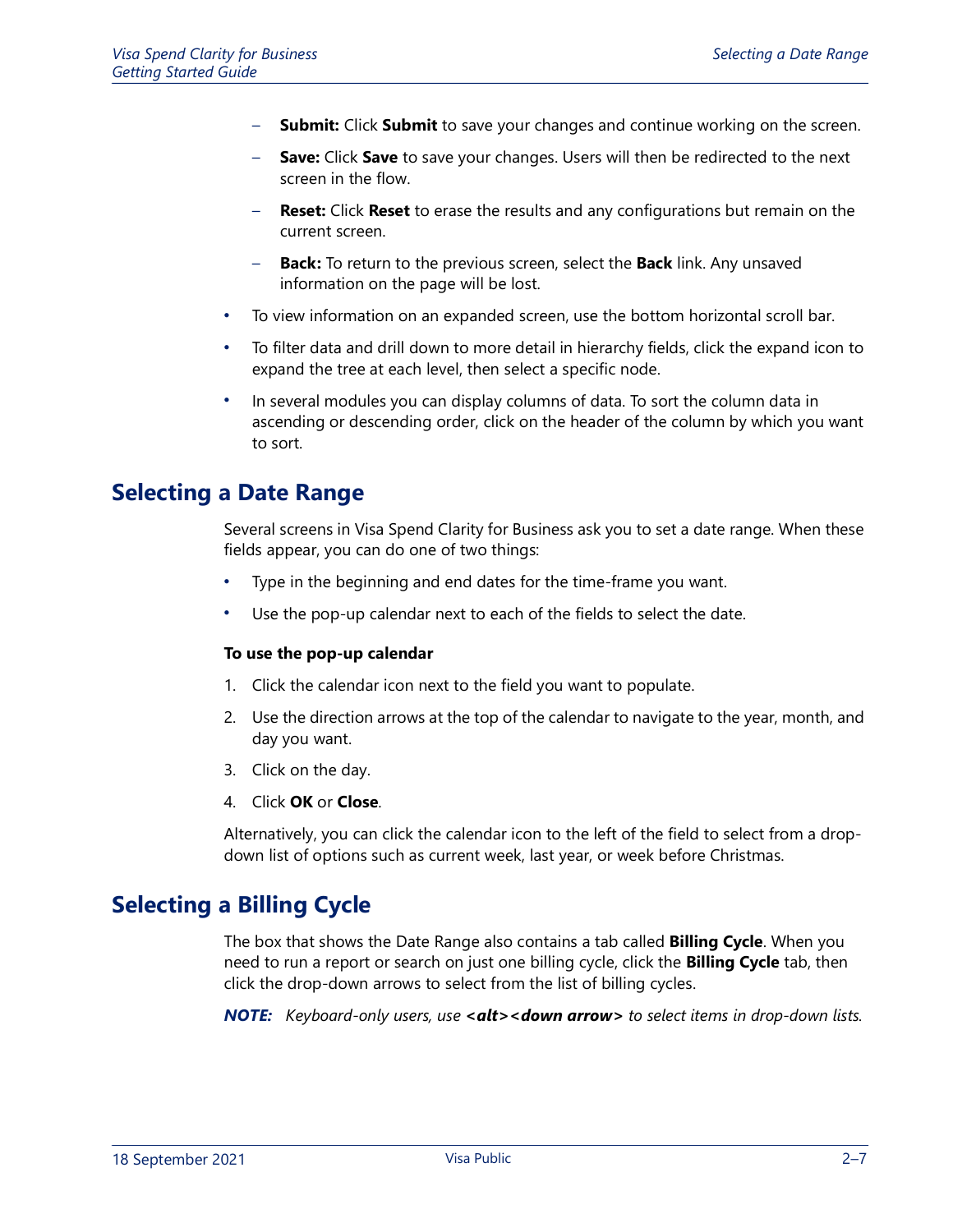## <span id="page-23-0"></span>**Selecting an Organizational Level**

Each role assignment has access to its assigned organizational level and those below it. Users do not have access to the organizational levels above their assigned role level. Throughout Visa Spend Clarity for Business, you are given an option to select a organization level. To do this, use the down-arrow in the field to see the drop-down list of levels available to you. Use the **+** symbols to expand the list and the **-** symbol to collapse a section of the list until you find the level you want. Then click on the level. The dropdown list will close, and the level you selected will appear in the field.

<span id="page-23-3"></span>**Figure 2–7: Organizational level**



Each level appears as a link that you can click to drill down further in that node. To select a node level, click the **Select** link to the right side of the node-level name.

*NOTE: Keyboard-only users, use <alt><down arrow> to select items in drop-down lists.*

You can also search for an organization by clicking on the magnifying glass next to the organization drop-down list. For more information.

If your search or selection requires card accounts to be shown, click on the card account  $=$  icon.

## <span id="page-23-1"></span>**Sorting Lists and Tables**

Most lists and tables in Visa Spend Clarity for Business can be sorted in ascending or descending order by clicking on the column heading. For example, if you want to see the listed transactions with the most recent date first, click the date column header. To return to an ascending order, click the header again. A triangle is shown next to the heading to show the current sort order.

## <span id="page-23-2"></span>**Common Functionality and Behavior**

To aid the user experience, modules contain shared workflow functionality and parameters. These shared functionalities are discussed further in this section.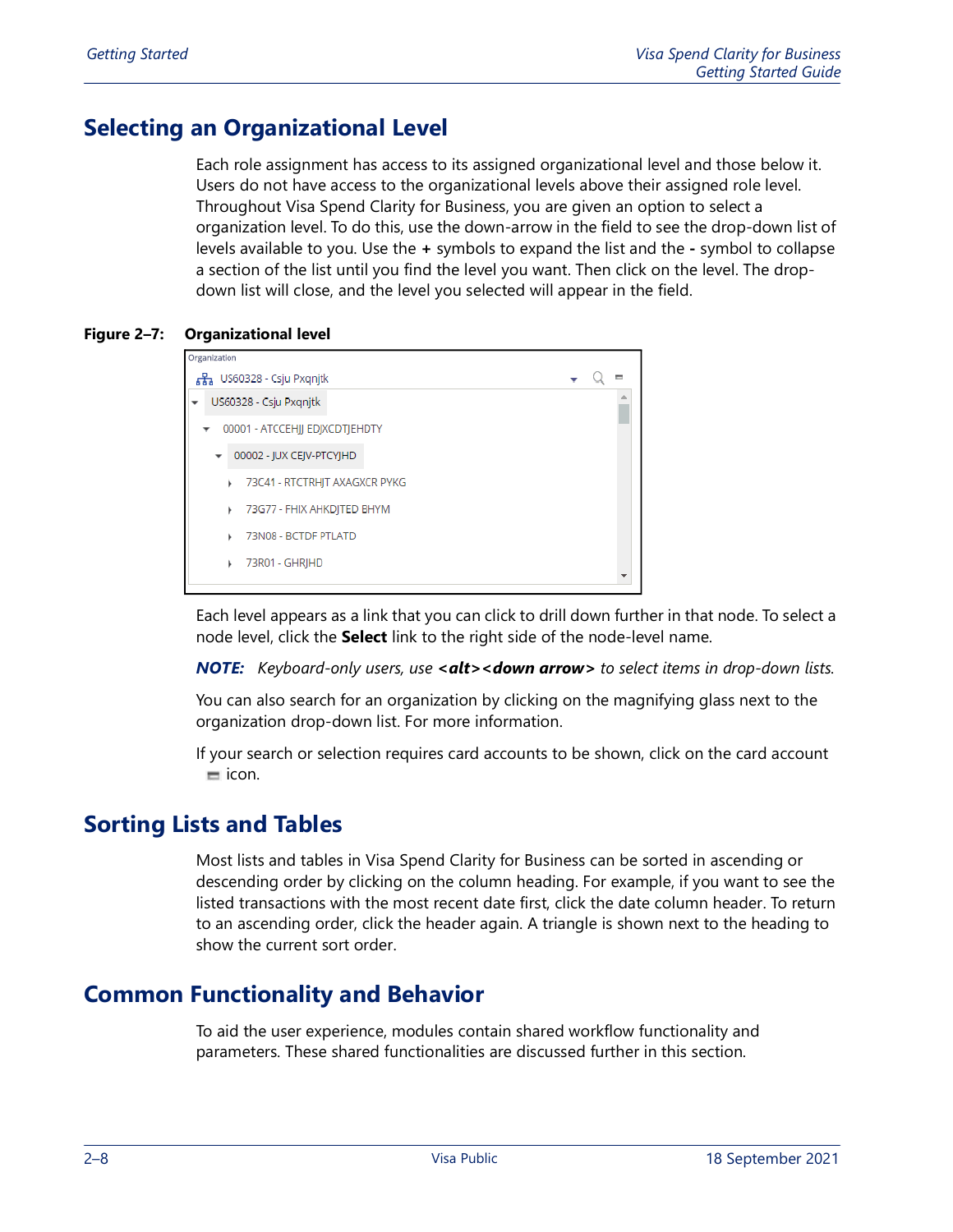## <span id="page-24-0"></span>**Important Notes**

The following information relates to all modules within Visa Spend Clarity for Business:

- *Depending on the module being viewed, the available fields and steps described in this chapter may vary slightly.*
- *Visa Spend Clarity for Business does not return more than the maximum number of rows that can be displayed. The online threshold for transactions is 25,000. For scheduled rules and reports, the threshold is 250,000. Therefore, if you expect to run large datasets, break down your data into smaller date ranges.*
- *The Hierarchy drop-down list will appear if your organization has activated the Display Organization Hierarchy Tree option.*
- *When viewing the organizational hierarchy, only organizational nodes at your level and below are displayed; you cannot view organization levels above your assigned node level.*

## <span id="page-24-1"></span>**Date and Time**

The representation of dates and time within Visa Spend Clarity for Business are described below.

- Date format is based on the user's locale, configured via the **My Profile** menu.
- References to time in Visa Spend Clarity for Business are calculated in Greenwich mean time (GMT). Enter references to time in your local time (based on the Time Zone setting in your profile); the application automatically calculates the corresponding GMT.
- Sunday is considered the first day of the week when selecting time periods.

## <span id="page-24-2"></span>**Operator Criteria**

A number of modules rely on operators to formulate search criteria and logic.

<span id="page-24-3"></span>

| <b>Table 2-1:</b> | <b>Operator Criteria (1 of 3)</b> |
|-------------------|-----------------------------------|
|-------------------|-----------------------------------|

| <b>Criteria</b>                        | <b>Definition</b>                                                                          | <b>Example</b>                                                                                                                                                                                   |
|----------------------------------------|--------------------------------------------------------------------------------------------|--------------------------------------------------------------------------------------------------------------------------------------------------------------------------------------------------|
| EQUAL TO                               | (=) The system will search for<br>values that exactly match the<br>selected value.         | Selecting EQUAL TO and the value "1234" will<br>return only items containing "1234".                                                                                                             |
| <b>GREATER</b><br>THAN OR LESS<br>THAN | (<>) The system will search for<br>values greater than or less than the<br>selected value. | Selecting GREATER THAN OR LESS THAN and the<br>value "10.20", will return all items containing<br>values less or greater than 10.20. It will not return<br>any items containing the value 10.20. |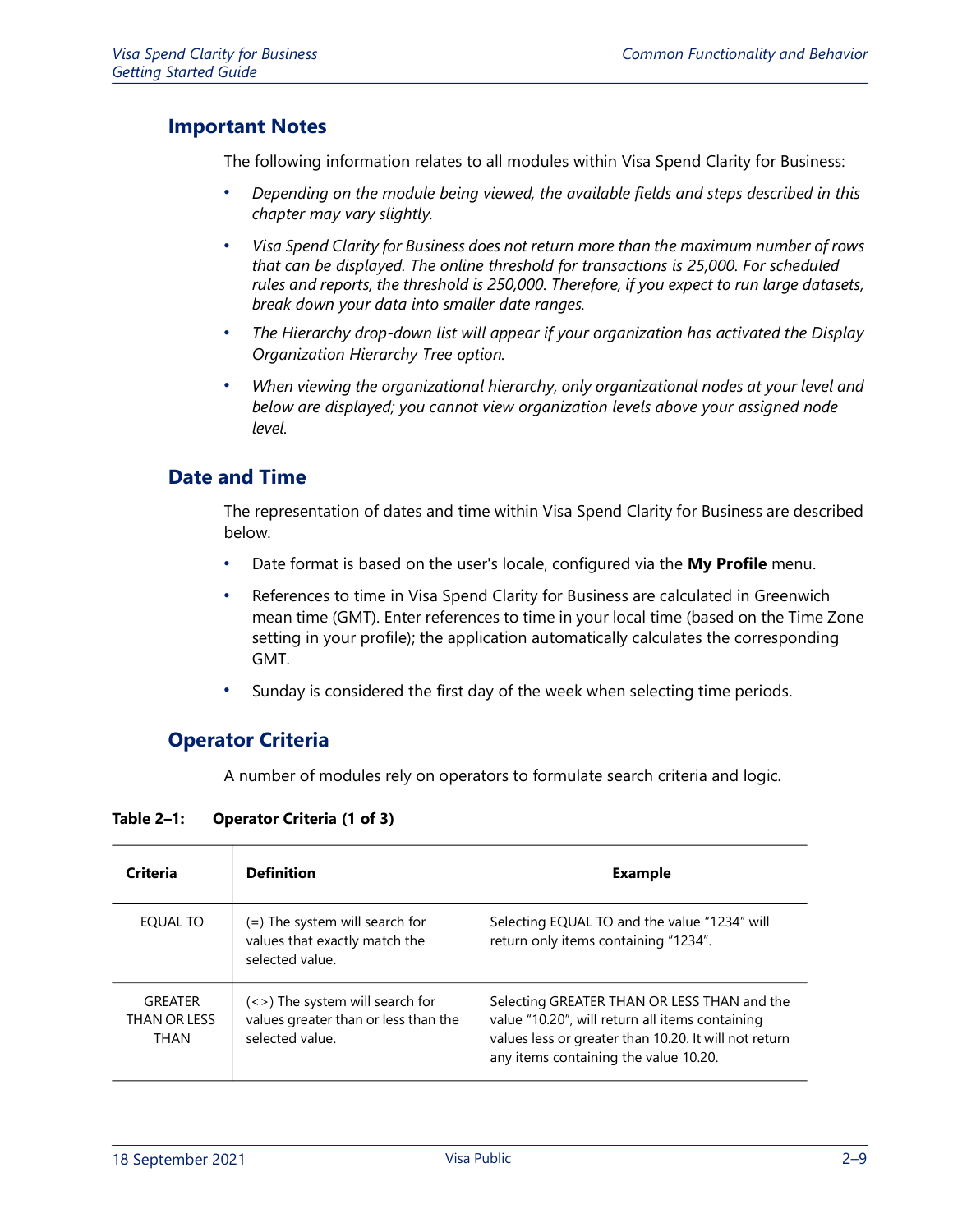## **Table 2–1: Operator Criteria (2 of 3)**

| <b>Criteria</b>                        | <b>Definition</b>                                                                                                   | <b>Example</b>                                                                                                                                                              |
|----------------------------------------|---------------------------------------------------------------------------------------------------------------------|-----------------------------------------------------------------------------------------------------------------------------------------------------------------------------|
| <b>LESS THAN</b>                       | (<) The system will search for<br>values that are less than the<br>selected value.                                  | Selecting LESS THAN and the value "10" will<br>return all items containing values less than 10. It<br>will not return any items containing values of 10<br>or higher.       |
| <b>GREATER</b><br>THAN                 | (>). The system will search for<br>values greater than the selected<br>value.                                       | Selecting GREATER THAN and the value "10" will<br>return all items containing values greater than 10.<br>It will not return any items containing values of<br>10 or lower.  |
| <b>LESS THAN OR</b><br><b>EQUAL TO</b> | $\left($ < = $\right)$ . The system will search for<br>values that are less than or equal to<br>the selected value. | Selecting LESS THAN OR EQUAL TO and the<br>value "10" will return all items containing 10 or<br>less. It will not return any items containing values<br>of 11 or higher.    |
| <b>GREATER</b><br>THAN OR<br>EQUAL TO  | $(>=)$ The system will search for<br>values that are greater than or<br>equal to the selected value.                | Selecting GREATER THAN OR EQUAL TO and the<br>value "10" will return all items containing 10 or<br>higher. It will not return any items containing<br>values of 9 or lower. |
| <b>IN LIST</b>                         | Allows searches within a user-<br>supplied list of values.                                                          | Selecting IN and the values "1234, 2222, 3344"<br>will return all items that contain any of these<br>values only.                                                           |
| <b>NOT IN LIST</b>                     | Allows searches for items that do<br>not contain the user-supplied<br>values.                                       | Selecting NOT IN and the values "1234, 2222,<br>3344" will return all items that do not contain<br>these values.                                                            |
| <b>LIKE</b>                            | Like is used to search for values<br>that are similar to the selection.                                             | Selecting LIKE and the string "will" returns items<br>such as Will, William and Willis. It will not return<br>"Goodwill".                                                   |
| <b>NOT LIKE</b>                        | Not like is used to search for values<br>that are not similar to the selection.                                     | Selecting NOT LIKE and the string "will" returns<br>items that do not contain the selected string. It<br>will not return William, Will or Willis.                           |
| <b>CONTAINS</b>                        | Use to search for substrings.                                                                                       | Selecting CONTAINS and the string "will" returns<br>items such as Goodwill, William, Will, and Willis.                                                                      |
| AND                                    | And is used to link criteria<br>together. The system will search for<br>values matching both selected<br>criteria.  | Selecting LIKE "Will" and > "10" plus AND will<br>return items that contain matches to both criteria<br>only such as Will or William and are greater than<br>10.            |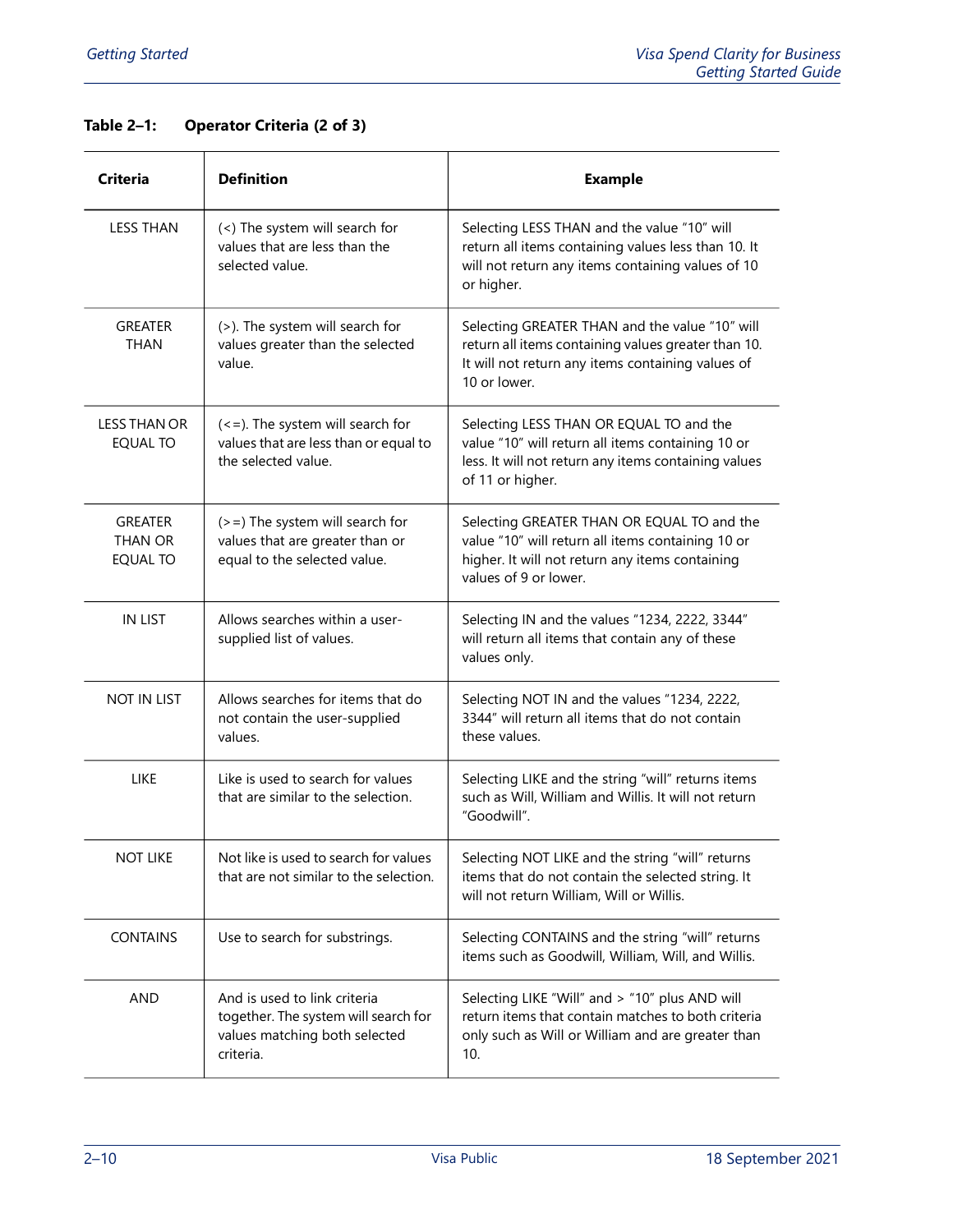#### **Table 2–1: Operator Criteria (3 of 3)**

| Criteria | <b>Definition</b>                                                                                       | Example                                                                                                                                     |
|----------|---------------------------------------------------------------------------------------------------------|---------------------------------------------------------------------------------------------------------------------------------------------|
| OR       | Or is used to indicate that either<br>one of the two selected criteria can<br>be considered as a match. | Selecting LIKE "Will" and > "10" plus OR will<br>return items that match either criteria such as<br>Will or William or are greater than 10. |

## <span id="page-26-0"></span>**Search Functionality**

A number of the modules rely on common search fields and functionality.

*NOTE: Depending on the module, the available fields and steps described may vary slightly.*

#### **To perform a search within Visa Spend Clarity for Business**

- 1. Access the required module and search screen.
- 2. From the **Organization** drop-down list, browse through the levels in the organization, then select the required **organization.**

#### *NOTES:*

- $\blacksquare$  *The system displays the default organization. The default organization is your level within the organization.*
- *Alternatively, click the* **magnifying glass** *icon to open a search dialog that enables users to search for organizations by Organization Node or Description.*
- $\blacksquare$  *The Hierarchy drop-down list will appear if your organization has activated the Display Organization Hierarchy Tree.*
- 3. Click **Billing Cycle**, then from the drop-down list, select the required billing cycle.

*or*

Click **Date Range**, then enter the Start Date and End Date to include: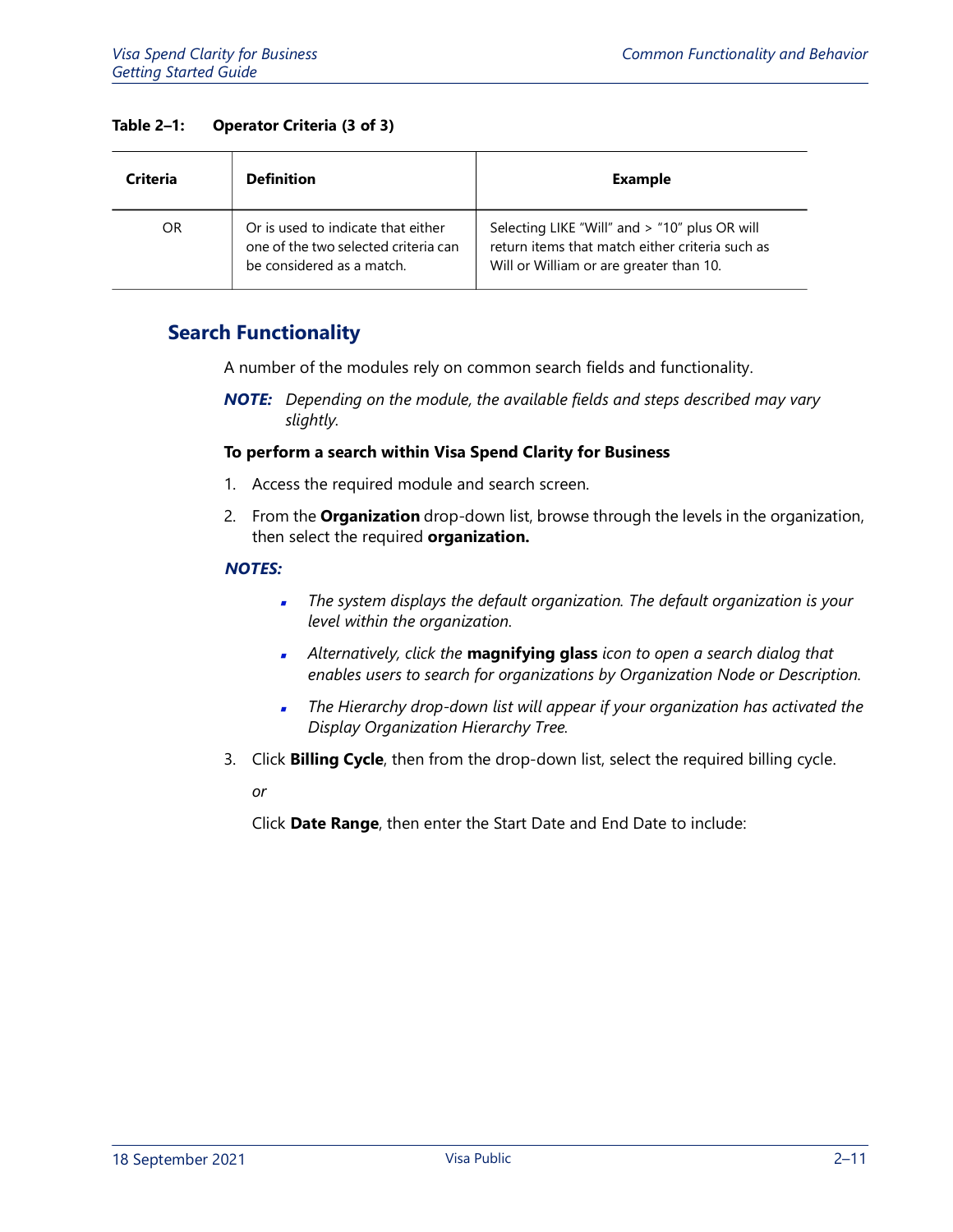- Year *refers to calendar year.*
- *Up to 27 months of transaction data is available.*
- , *In the Date Range option, you can click on the single calendar icon for an actual calendar view; you also can click the double calendar icon for a specified time period, then select the time period you want.*
- 4. Optionally, select from the displayed advanced-search fields: **Organization**, **Transaction Start Date**, **Transaction End Date**, **Posting Start Date**, **Posting End Date**, **Minimum Billing Amount**, **Maximum Billing Amount**, **Minimum Source Amount**, **Maximum Source Amount**, **Category**, and **Merchant Name**.
	- *NOTE: Users can search by Local and Source Currency transaction details. Meaning, any transactions expensed in a Source country will appear in both Source and local currency amounts. When Minimum and Maximum Source Amounts are searched, the Source Amount field becomes available in the search results.*
- 5. Click **Search** to display the transactions matching your search criteria. The search results screen appears based on your selection criteria.

*NOTE: Click on the column headers to sort the columns by ascending or descending order.*

|          | OPTIONS $\vert \vee$                   | 1 Record Selected                          |                      |                 |                     |                                      |                  |   |                              |                     | (+) ADD NON-CARD TRANSACTION | EXPORT                                                                 |
|----------|----------------------------------------|--------------------------------------------|----------------------|-----------------|---------------------|--------------------------------------|------------------|---|------------------------------|---------------------|------------------------------|------------------------------------------------------------------------|
| Add note | _ Add Attachment                       | ne ÷                                       | Merchant :           | Posting<br>Date | Transaction<br>Date | <b>Billing</b><br>Amount             | Source<br>Amount | ÷ | Category $\star$ $\div$      | Notes $\div$        | Attachments <b>÷</b>         | Actions                                                                |
|          | <b>Split Transaction</b><br>Categorize |                                            | <b>Test Merchant</b> | 2020-08-25      | 2020-08-25          | 6767 USD                             |                  |   | Food & Beverages             | 目<br>$\overline{0}$ | $\circ$                      | $\begin{array}{c}\n\bullet \\ \bullet \\ \bullet\n\end{array}$ Details |
|          | ****.****<br>****. XXXX                | $\overline{\phantom{a}}$<br>Intest, fntest |                      | 2020-08-25      | 2020-08-25          | 1000000 USD<br>$\frac{\rho}{\sigma}$ |                  |   | Business expenses, Donations | 。圁                  | 0                            | 扫<br><b>Details</b>                                                    |
|          | ****.****<br>**** XXXX                 | -42.183<br>$\sim$                          | The State            | 2020-08-21      | 2020-08-21          | 5 USD                                |                  |   | * New Category               | 圁                   | Ø                            | E<br>Details                                                           |

#### <span id="page-27-0"></span>**Figure 2–8: Search Results Grid**

Based on your selection criteria, the count of existing transaction results is listed. Transactions with notes will be indicated with a notes icon and transactions with attachments will be indicated with a paper clip icon. Cash transactions will be indicated with a cash icon, and transactions that have been split will display a split icon next to the billing amount.

This table lists the fields that will be displayed.

#### <span id="page-27-1"></span>**Table 2–2: Transaction Search Data**

| Field/Column       | <b>Description/Action</b>    |
|--------------------|------------------------------|
| Cardholder Account | Cardholder's account number. |
| Cardholder Name    | Cardholder name.             |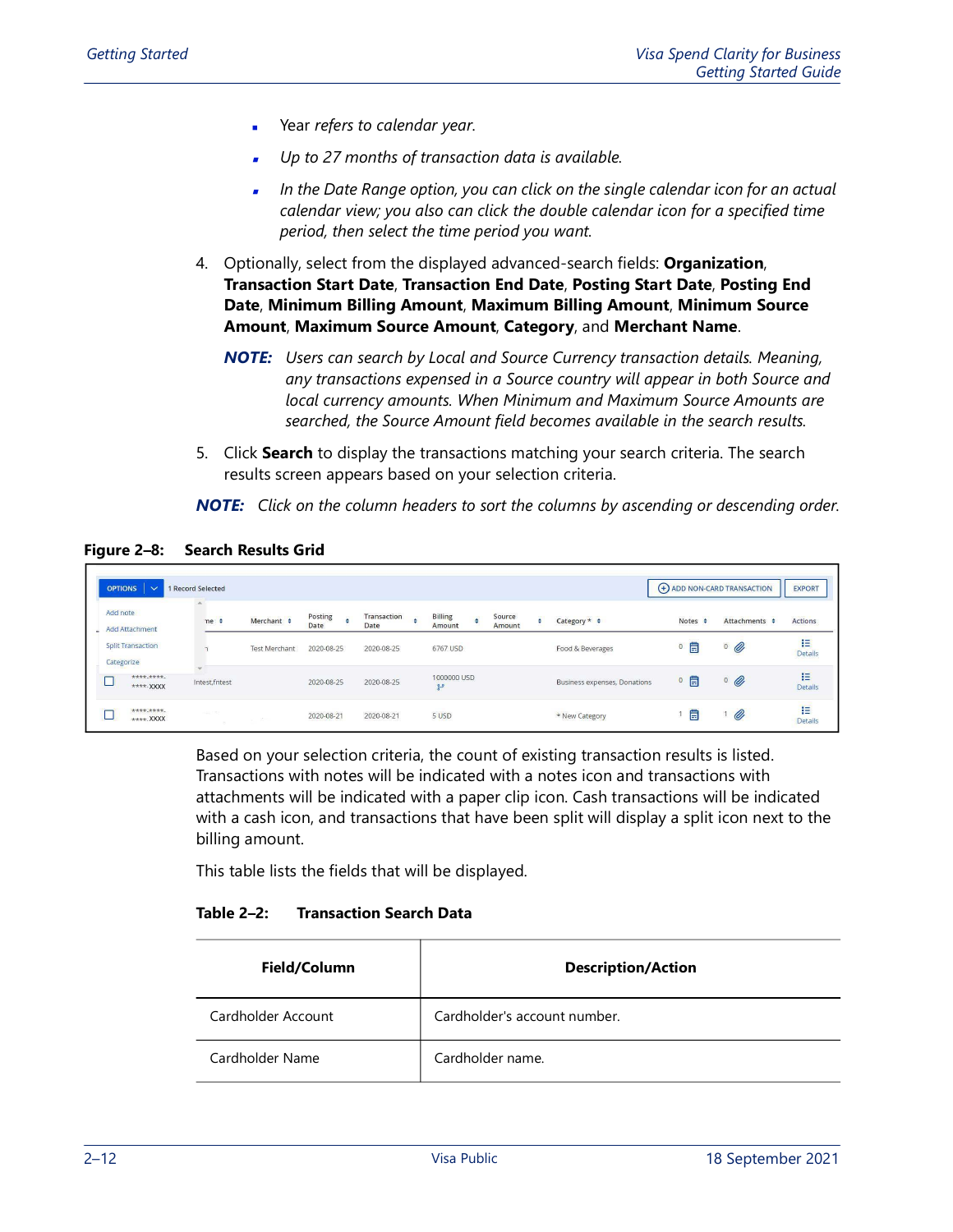|  | Table $2-2$ : | <b>Transaction Search Data</b> |  |
|--|---------------|--------------------------------|--|
|--|---------------|--------------------------------|--|

| Field/Column            | <b>Description/Action</b>                                                                                          |
|-------------------------|--------------------------------------------------------------------------------------------------------------------|
| Merchant Name           | Vendor's business name.                                                                                            |
| Posting Date            | Date the transaction was posted. The date format used is per<br>the user's locale, as configured in their profile. |
| <b>Transaction Date</b> | Date the transaction took place. The date format used is per the<br>user's locale, as configured in their profile. |
| <b>Billing Amount</b>   | Amount to be billed or credited to the cardholder.                                                                 |
| Category                | User assigned category for the transaction.                                                                        |

**Additional Advanced Transaction Data**

| Field/Column                  | <b>Description/Action</b>                                                                                                        |
|-------------------------------|----------------------------------------------------------------------------------------------------------------------------------|
| Organization                  | Company card's organization.                                                                                                     |
| <b>Transaction Start Date</b> | Start Date of the transaction that took place. The date format<br>used is per the user's locale, as configured in their profile. |
| <b>Transaction End Date</b>   | End Date of the transaction that took place. The date format<br>used is per the user's locale, as configured in their profile.   |
| Posting Start Date            | Start Date that the transaction was posted. The date format<br>used is per the user's locale, as configured in their profile.    |
| Posting End Date              | End Date that the transaction was posted. The date format used<br>is per the user's locale, as configured in their profile.      |
| Minimum Billing Amount        | Minimum amount to be billed or credited to the cardholder.                                                                       |
| Maximum Billing Amount        | Maximum amount to be billed or credited to the cardholder.                                                                       |
| Minimum Source Amount         | Minimum amount of source currency credited to the cardholder.                                                                    |
| Maximum Source Amount         | Maximum amount of source currency credited to the<br>cardholder.                                                                 |
| Source Currency               | Amount of any transactions expensed in its Source country will<br>appear in its Source Amount.                                   |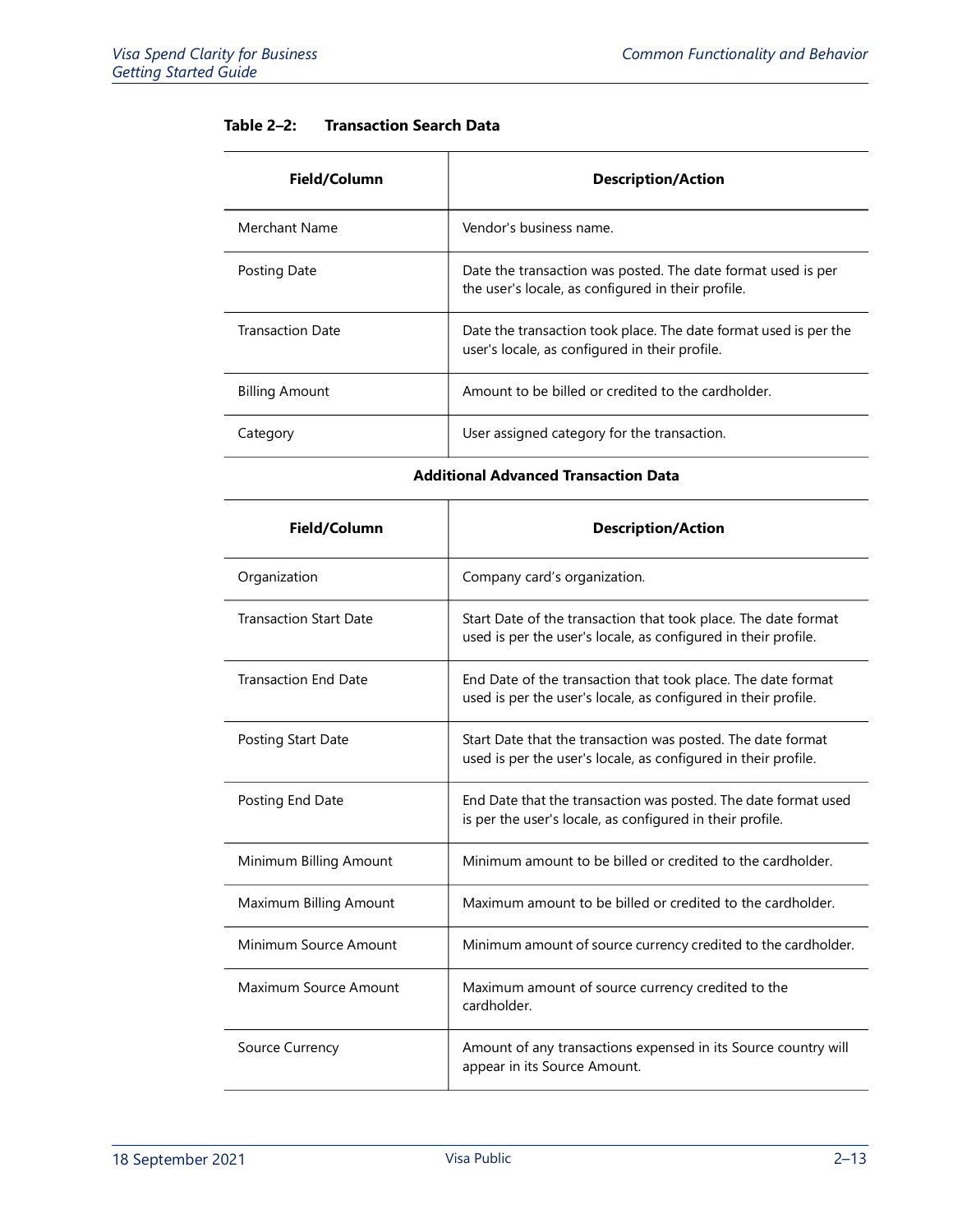| Field/Column   | <b>Description/Action</b>                                                                     |
|----------------|-----------------------------------------------------------------------------------------------|
| Local Currency | Amount of any transactions expensed in its Source country will<br>appear in its local amount. |

#### **Table 2–2: Transaction Search Data**

## <span id="page-29-0"></span>**Viewing Transaction Details**

You can view the details of an individual transaction.

#### **To view the details of a transaction**

- 1. Locate the required transaction by browsing or searching for it.
- 2. Click the **DETAILS** link next to the transaction you want to export. The transaction details page appears.
- 3. After reviewing the transaction details, users have the option to:
	- [Exporting Transaction Details:](#page-29-1) Click the Export button to export the transaction's details.
	- **Adding Notes:** Notes can be added by entering the required note then selecting the **Save Note** button.
	- **Working With Attachments:** Use the **Upload Attachments** button to add attachments to the transaction.
	- **Edit Non-Card Transactions:** Certain fields relating to non-card transactions can be modified via the Transaction Details page.

## <span id="page-29-1"></span>**Exporting Transaction Details**

You can export the details of an individual transaction.

#### **To export a transaction**

- 1. Locate the required transaction.
- 2. Click the **DETAILS** link next to the transaction you want to export. The transaction details page appears.
- 3. Click the **EXPORT** button at the bottom of the screen.
- 4. Select the required file type from the **File Format** drop-down list; available options are CSV or Excel.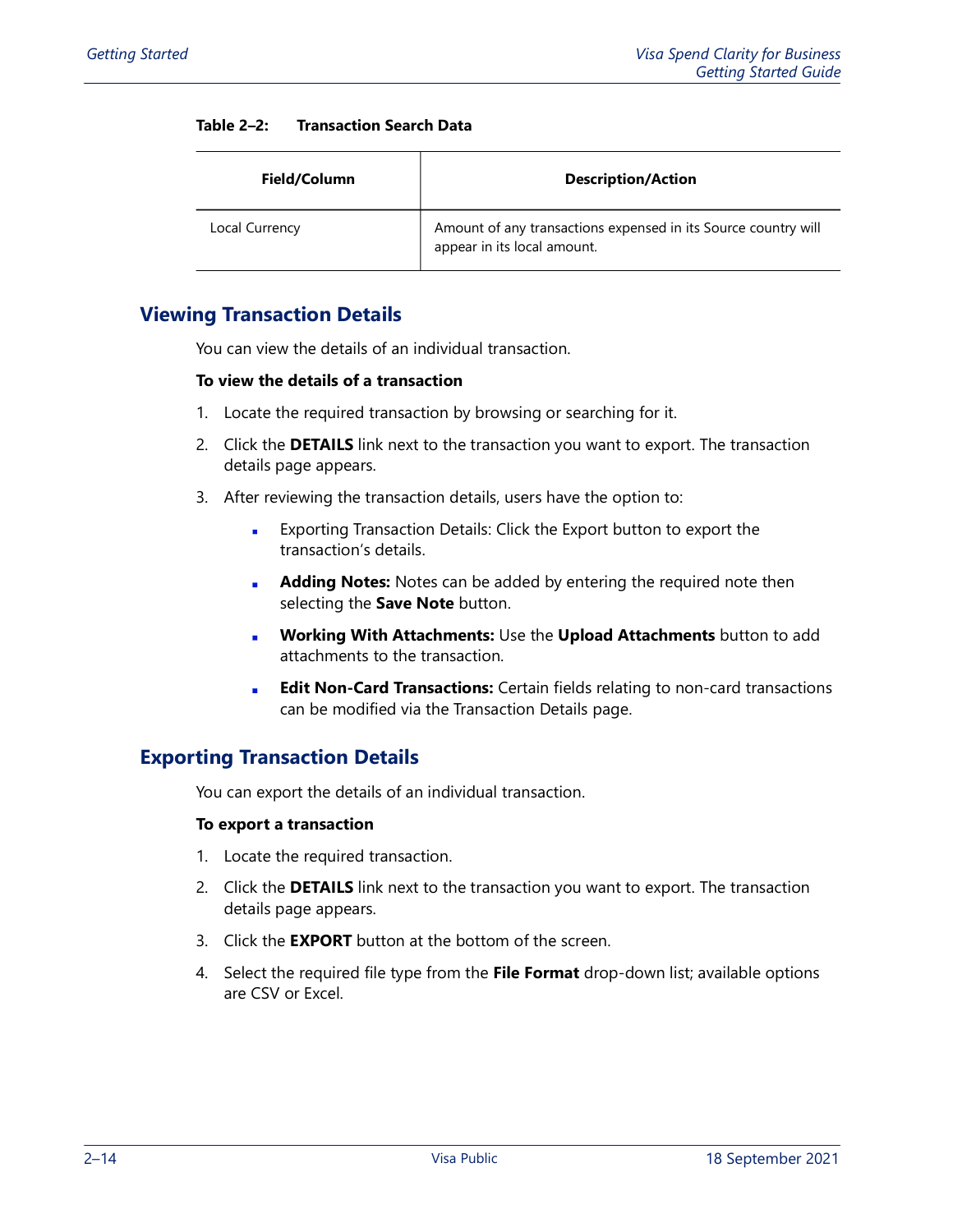Depending on the version of browser being used, users may be prompted to save the file or the file may be downloaded automatically.

*NOTE: Please do not leave the page until the download has started; otherwise, the report will be lost.*

## <span id="page-30-0"></span>**Exporting the Results Grid**

- 1. Select the **EXPORT** button.
- 2. Select the required file type from the **File Format** drop-down list; available options are CSV or Excel.

The report will download as a ZIP file. Depending on the version of browser being used, users may be prompted to save the file, or the file may be downloaded automatically. Your browser should display the progress of the download and notify you once the download is complete.

#### *NOTES:*

- $\blacksquare$  *Please do not leave the page until the download has started; otherwise, the report will be lost.*
- *The threshold for reports is 250,000 entries. If you expect to run large datasets, it is advised to either break down your query into shorter time segments or smaller sections of an organizational hierarchy*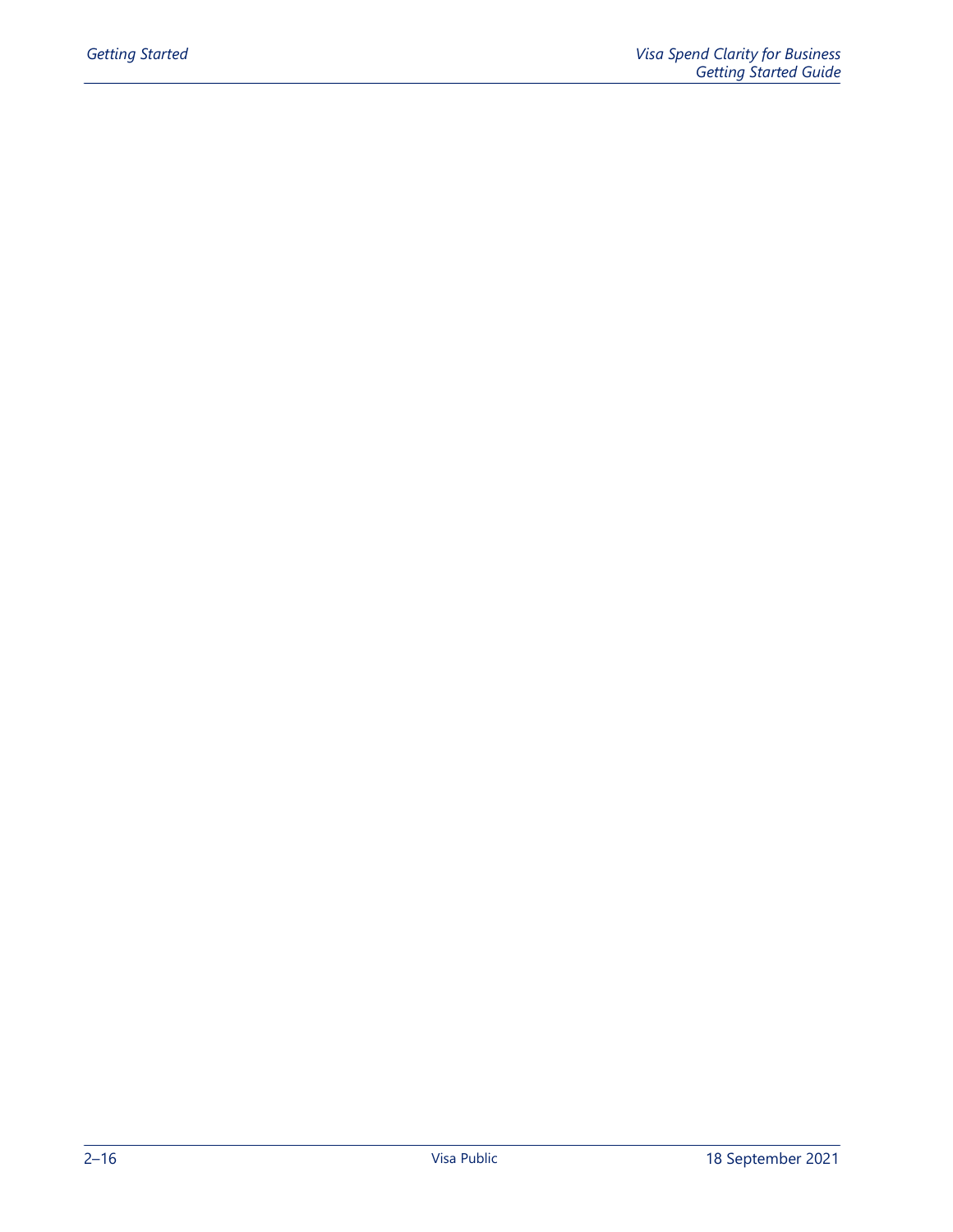# <span id="page-32-0"></span>**Mobile Application and Mobile Website 3**

Other than the web-application, user have the option to use the mobile website and the mobile application:

- **Mobile Web Application:** Responsive UI via a mobile device using the issuer supplied URL.
- **Mobile Application:** By downloading the Mobile Application onto an iOS or Android equipped mobile device.

The Mobile Application is a native application that can be downloaded and installed on a user's mobile device, while the Mobile Website (using the issuer supplied URL) is a web portal that runs directly in the mobile browser on a user's smart phone or other mobile device. Both the native application and the Mobile Website allow users to view and categorize card transactions as well as add notes and attachments such as receipts.

## <span id="page-32-2"></span><span id="page-32-1"></span>**Responsive UI - Mobile Website**

### **Visa Spend Clarity For Business on Mobile Devices**

The Responsive UI version of *Visa Spend Clarity For Business* gives cardholders easy access to most *Visa Spend Clarity For Business* tools and features – right from their mobile devices. Users can track spending, categorize transactions and more.

The *Visa Spend Clarity For Business* interface has been designed to automatically adapt for users who access it from mobile devices such as smart phones and tablets. It presents an optimal viewing experience for these users – easy reading and navigation with a minimum of resizing, panning, and scrolling – and restrict functionality that is difficult to expose on small screens such as report generation. Accessible via a mobile device are the Login screen, Transaction Categorization, Administration, and Dashboard modules.

#### <span id="page-32-3"></span>**Accessing the Mobile Website**

The Mobile Website supports the following browsers: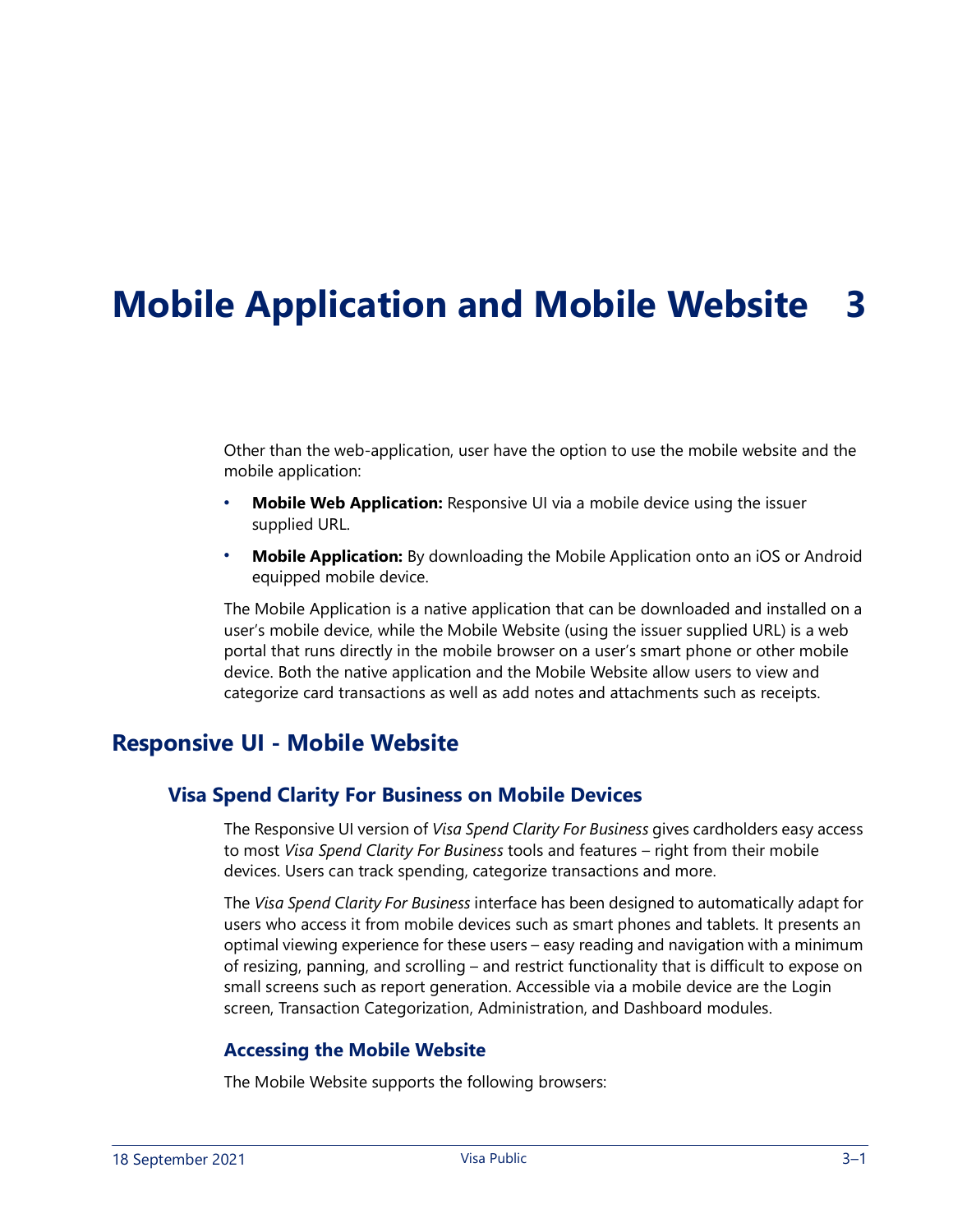- Google Chrome on Android OS 4.3 and above
- Safari on iOS 9 and above
- Internet Explorer on Windows Phone 7

#### <span id="page-33-0"></span>**Data**

The Mobile Website does not have real-time data. Data on the Mobile Website becomes available after 1 to 2 days.

If users keep the Mobile Website open for an extended period of time, they should refresh the page by selecting a new option in order to ensure the information is still current.

If users have multiple registered card accounts, all card accounts with the same issuing bank will be visible when logging in. Once the user logs in, they will be asked to select the card account they wish to view. If they only have one account, the details for that account will show up as soon as they log in.

#### **Functionality**

The Mobile Web Application gives users the ability to view and categorize card transactions, add notes and attachments such as receipts.

## <span id="page-33-2"></span><span id="page-33-1"></span>**Mobile Application**

#### *NOTES:*

- *The Mobile Application is only available within the United States of America, the UK, Canada, and other, selected countries. Please check with your financial institution to confirm availability.*
- , *The Mobile Application user interface is available in English, English-UK, Spanish (LAC), Brazilian Portuguese, Canadian French, International French, German, Italian, Arabic, and Russian.*

The Visa Business Mobile Application, supported by both the Android and iOS operating systems, puts the power of Visa Spend Clarity For Business into the palm of the user's hand. The Mobile Application gives users the ability to view and categorize their card transactions, add notes and attachments such as receipts. Users can also receive near realtime transaction notifications on the Mobile Application. The application can be used while outside of the United States. No in-application purchases are currently required or available.

*NOTE: Check with your financial institution for more details.*

#### **IMPORTANT**

The *Bank Administrator* role is available in the Visa Spend Clarity for Business mobile application.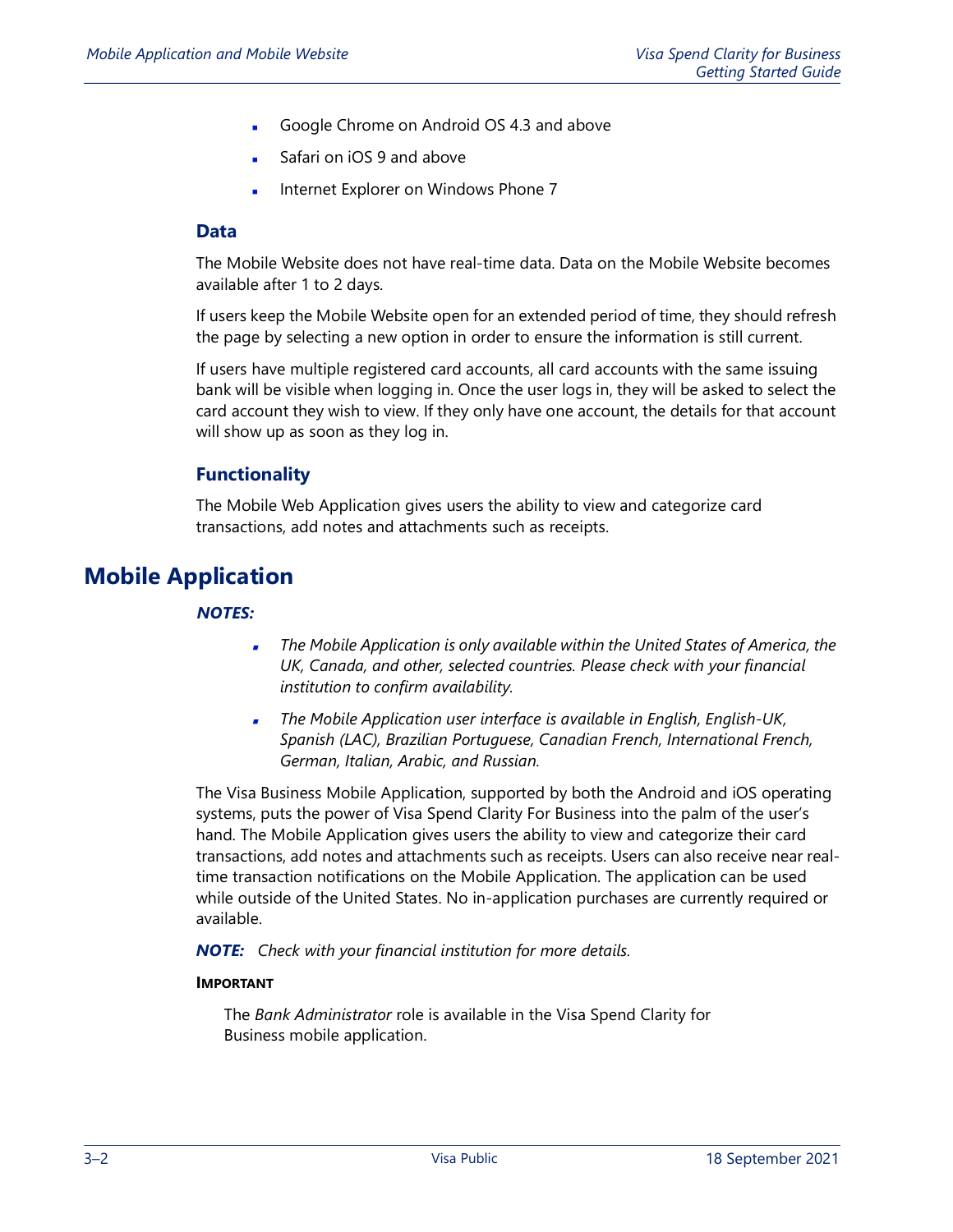## <span id="page-34-0"></span>**Visa Spend Clarity For Business Mobile Application Features**

The core features of the Visa Spend Clarity For Business Mobile Application include:

 **Near Real-time Transaction Notifications:** Users receive notifications of Visa Business card transactions in near real-time so they can track and manage expenses on the go.

- **Transaction Notes and Mobile Receipt Capture:** Users can quickly add notes, snap photos of receipts and upload attachments to a transaction.
- **Assign transactions to multiple categories (up to 5 categories)**: Split transactions by percent or amount and easily assign to multiple categories for streamlined organization and quick reference.
- **Sync with Other Accounting Solutions:** The Mobile Application can push transactions along with their notes, receipts and attachments to accounting solutions like QuickBooks Online, Sage for Business, or Xero.

*NOTE: Available in US, UK, and Canada only.*

 **Multiple Views of Card Transactions:** Users can view card transactions rolled up at the company level or by a specific card account.

The Bank Administrator role allows users to:

- **Search/locate** cardholder accounts by entering their email into the search functionality.
- **View transactions** for selected customers.
- **Split transactions** by percent or amount and easily assign to multiple categories for streamlined organization and quick reference.
- **Assist cardholders** with categorizing transactions and adding notes/attachments.

### <span id="page-34-1"></span>**Accessing the Mobile Application**

The Mobile Application is supported on these platforms:

- iOS 9 and higher
- Android 4.3 and higher

Users are able to download the Visa Spend Clarity for Business Mobile Application from Google Play (for Android devices) or the Apple Store (for iOS devices).

Users have to register and log in to Visa Spend Clarity For Business from the desktop application first. Once they've established a log in and password, they will then be able to access the Mobile Application.

*NOTE: Users can contact their financial institution for further clarification if they are not receiving these notifications.*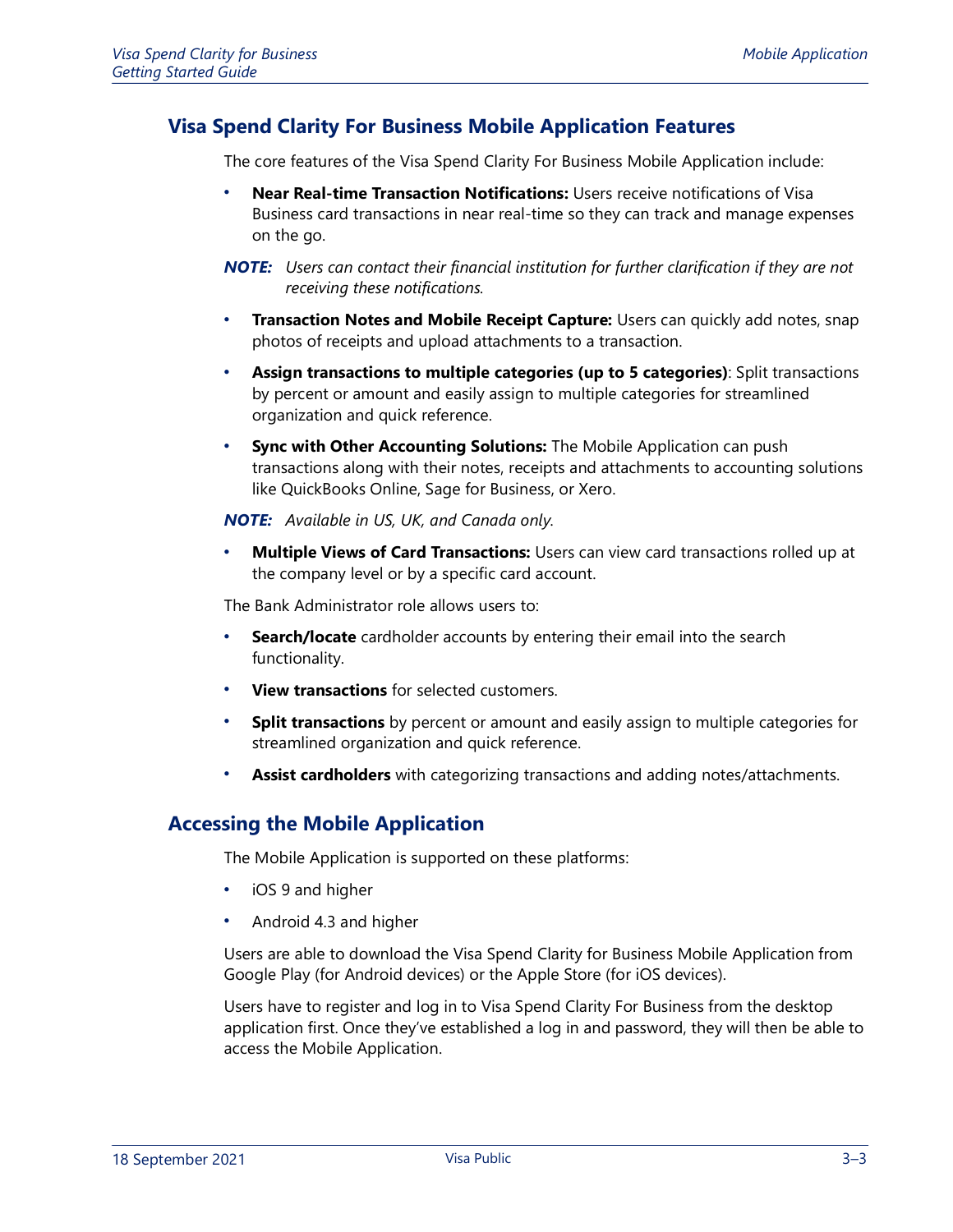Existing Visa Spend Clarity for Business users must reset their password and create new security questions on the desktop before they can log into the mobile application.

Once their passwords are reset on the desktop, they can use the same password to log in to the mobile application.

For optimized viewing, it is highly recommended that users leave their mobile device at the default font setting. If they need to view items larger, users can pinch the screen in and out to zoom.

## <span id="page-35-0"></span>**Language Availability**

The mobile application supports:

- English.
- English-UK.
- International French.
- Canadian French.
- Italian.
- German.
- Arabic (display only).
- Russian (display only).
- Spanish (LAC).
- Portuguese.

### <span id="page-35-1"></span>**Data and Security**

The last 6 months of transaction data is available via the Mobile Application. The card transactions notifications via the Mobile Application are in near real-time.

If users have multiple registered card accounts, all card accounts with the same issuing bank will be visible when logging in. Once the user logs in, they will be asked to select the card account they wish to view. If they only have one account, the details for that account will show up as soon as they log in.

If users keep the Mobile Application open for an extended period of time, they should refresh the page by selecting a new option in order to ensure the information is still current.

All critical information is encrypted and no personal information is stored on the mobile device. However, mobile devices do offer the ability for users to store login information for applications installed on the device. If users choose to store their login information, any person who has access to the mobile device can access their account.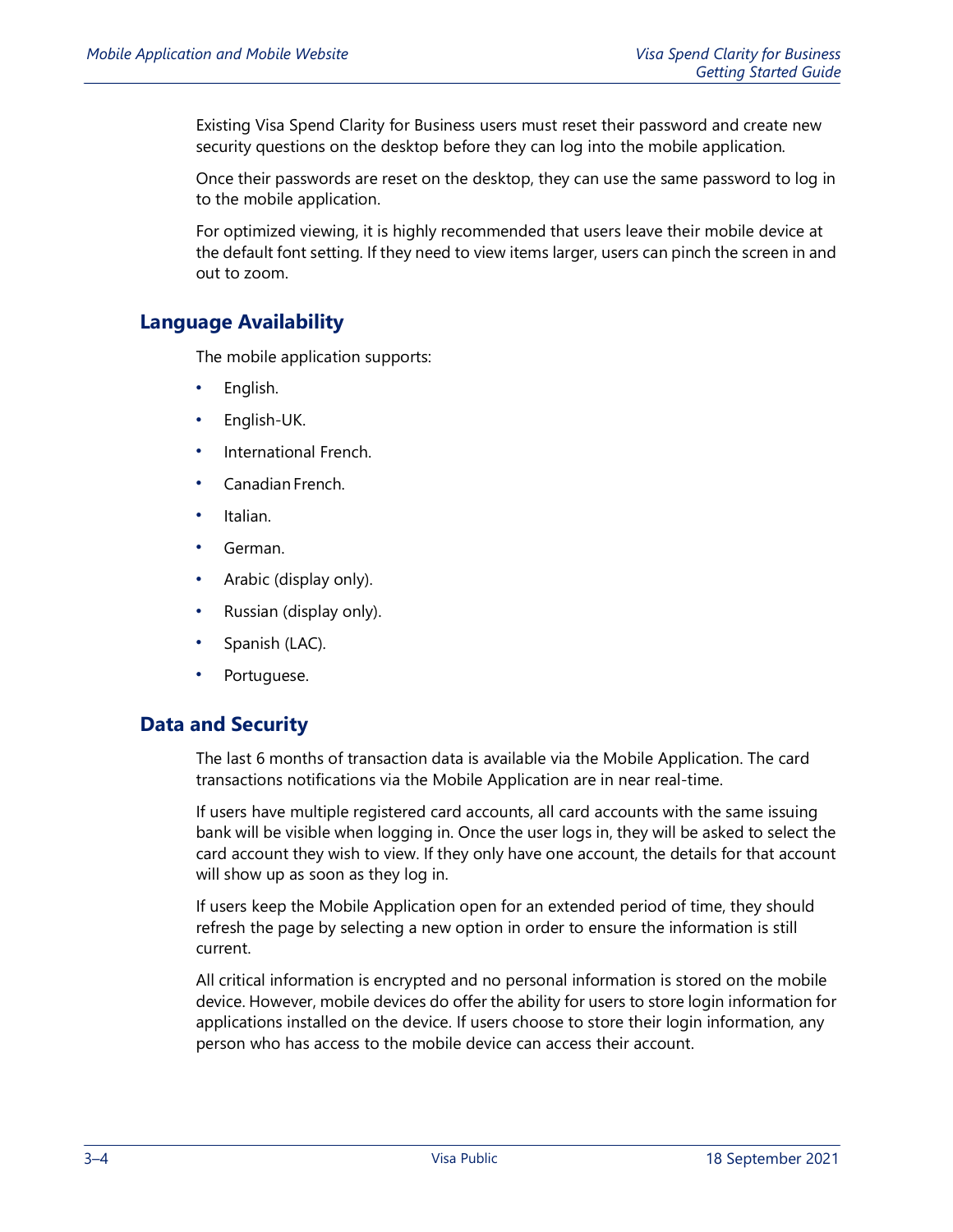The user is responsible for any liability or damages that the user or any third party may incur as a result of any unauthorized use of users login credentials or unauthorized access to users accounts, either with or without user's knowledge.

To help ensure data remains secure, users are encouraged to sign putt when not using the application by tapping on the menu at the top left of the Visa Online (VOL) portal screen, then tap **Sign Out**.

#### <span id="page-36-0"></span>**Viewing and Searching for Transactions**

As soon as users log in, they are presented with the Transactions screen where they are able to view their transactions. Selecting the hamburger menu at the top left of the screen will also offer Transactions as a choice. At the top of the screen, users can select the appropriate card that they would like to view transactions for. There is a search box where users are able to search transactions by merchant name or my transaction amount. Transactions can be sorted by date, by merchant name or by transaction amount.

### <span id="page-36-1"></span>**Editing Transactions**

To add notes or receipts to a transaction, users can tap on the selected transaction, then tap on Notes or Attachments and add them accordingly. By selecting Attachments, users are able to add receipts by taking a photo or choosing an existing photo from their mobile device's photo library. Users also have the ability to delete attachments.

To categorize a transaction, users can double tap on the selected transaction, then tap on **Categorize**. A list of categories will appear. Users can then select the appropriate category for the transaction.

### <span id="page-36-2"></span>**Creating and Editing Categories**

Users need to log on to the Visa Spend Clarity For Business application from their desktop (using the issuer supplied URL) and browse to the Manage Transactions module to create/ edit categories. Any new/updated categories will then be updated on the Mobile Application.

#### <span id="page-36-3"></span>**Password Management**

Users can tap "Forgot Password" on the login page of the Mobile Application. It will take them to the Mobile Website where they are able to reset their password. Users are also able to reset their passwords from the desktop site.

#### <span id="page-36-4"></span>**Fingerprint Login**

The Visa Spend Clarity for Business application supports fingerprint login on Android devices and Touch ID on iOS devices.

#### **To enable**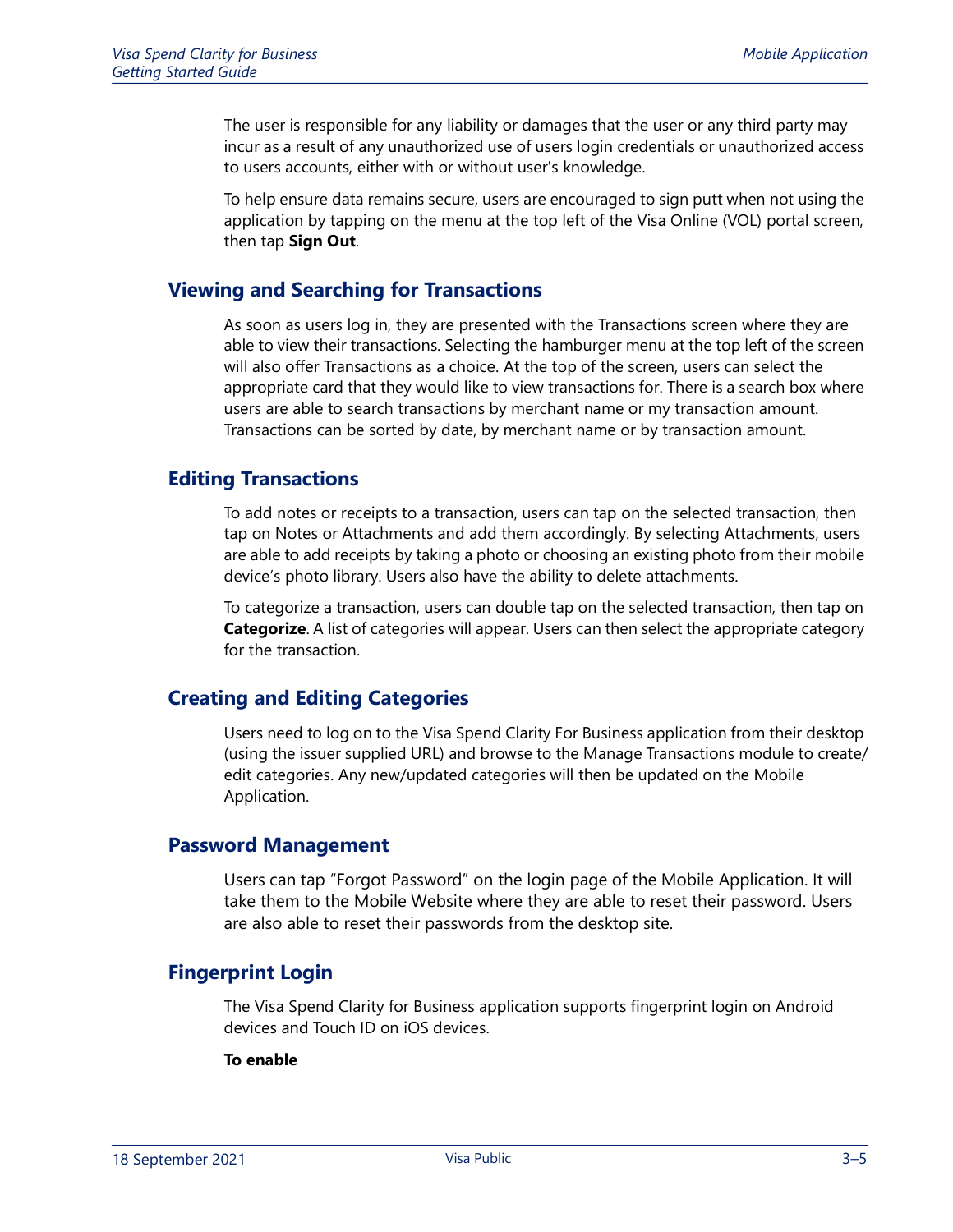- On Android, ensure that you have set up fingerprint authentication on your device and set a lock screen. If prompted, grant the application permission to access your fingerprint sensor. When logging into the Visa Spend Clarity for Business application, toggle on "Set up Fingerprint Login" and enter your credentials. Upon successful login, you will be prompted that fingerprint authentication set up was successful.
- On iOS, ensure that you have set up Touch ID on your device (Settings -> Touch ID & Passcode). If prompted, grant the application permission to use Touch ID. When logging into the Visa Spend Clarity for Business application, toggle on "Set up Touch ID" and enter your credentials. Upon successful login, you will be prompted that Touch ID set up was successful.

#### **To disable**

- On Android, login to the Visa Spend Clarity for Business application. Tap on the menu at the top left of the screen, then tap "Disable Fingerprint Authentication".
- On iOS, login to the Visa Spend Clarity for Business application. Tap on the menu at the top left of the screen, then click "Disable Touch ID".

## <span id="page-37-0"></span>**Face ID Login**

The Visa Spend Clarity for Business application supports Face ID login for iOS devices. Face ID is not supported on Android.

#### **To enable**

- On iOS, ensure that you have setup Face ID on your device (Settings -> Face ID & Passcode). If prompted, grant the application permission to use Face ID. When logging into the Visa Spend Clarity for Business application, toggle on "Set up Face ID" and enter your credentials. Upon successful login, you will be prompted that Face ID setup was successful.
- Face ID is not supported on Android.

#### **To disable**

- On iOS, login to the Visa Spend Clarity for Business applications. Tap on the menu at the top left of the screen, then click "Disable Face ID".
- Face ID is not supported on Android.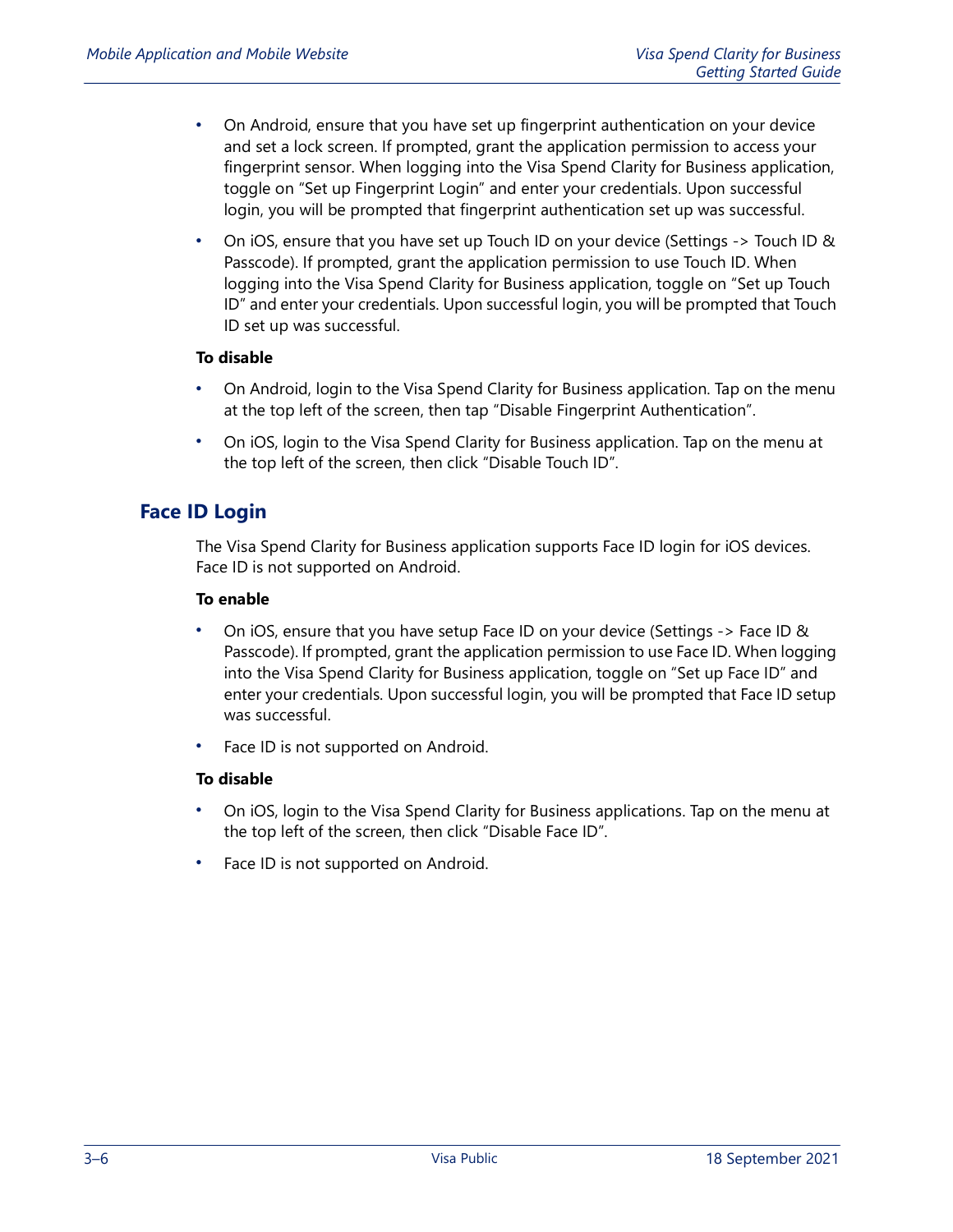# <span id="page-38-0"></span>**Additional Information and Frequently Asked Questions 4**

## <span id="page-38-1"></span>**General**

This section, organized by module, covers frequently asked questions about Visa Spend Clarity for Business. For more detailed information about a given topic, see the relevant online Help topic or contact your system administrator. This section covers general questions, not module-specific ones.

#### **Where do I sign up for the solution?**

Depending on the bank's enrollment process, a link to take the Small Business cardholder to the Self-Registration tool may be available on the bank's website, or the cardholder may access it directly at the bank's dedicated URL for Visa Spend Clarity For Business. For the exact URL, please contact your Visa card banking institution.

#### **How do I sign up for the solution?**

Below are the high level steps for a Business Administrator cardholder to register a card account on Visa Spend Clarity for Business:

- 1. Go to the Self Registration tool to register card accounts and company name.
- 2. Provide information about yourself.
- 3. Confirm your email address.
- *NOTE: Completion of the registration Process is dependent on a valid email address to receive your temporary password.*
- 4. Enter information about your Visa Business Card.
- 5. Acknowledge your agreement to the *Electronic Communications Policy* and the *Terms and Conditions* & *Privacy Policy.*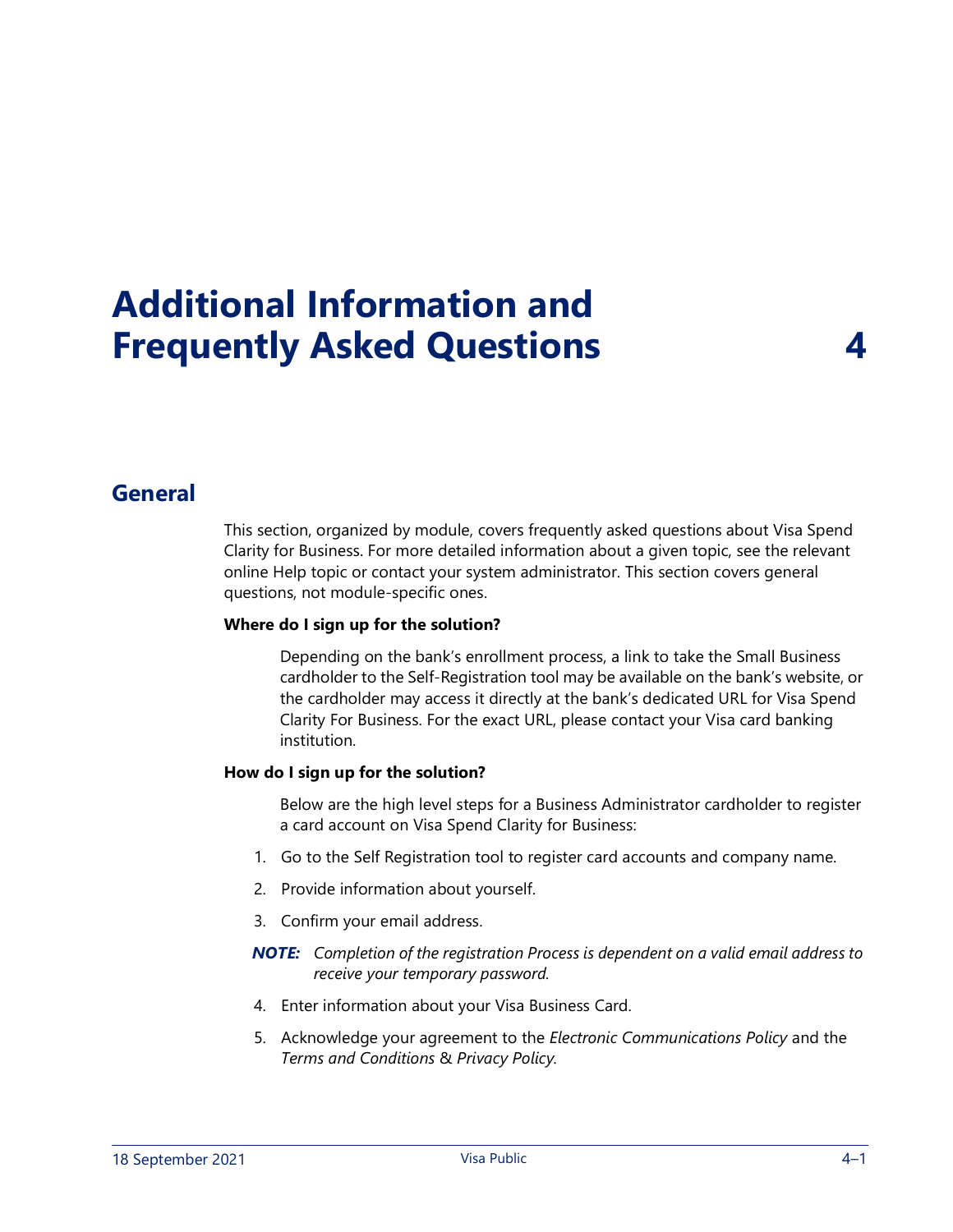#### 6. Click **Submit**.

You can access Visa Spend Clarity For Business once you have received your application login information (temporary password and application URL) from the system.

#### *NOTE:*

- *The registrant will be set up as a Business Administrator for the company entitling him/her to view all card accounts that belong to the company. At the time of registering the card, the small business user can add additional cards and assign them to users during the self-registration process. Each user is assigned a Business Cardholder role and granted access to the card account assigned to them. The Business Administrator will also be able to add cards and users from Visa Spend Clarity For Business after the account has become active.*
- *If a cardholder is assigned the Business Cardholder role and needs to change, they must contact their financial institution.*
- *Temporary passwords expire after 6 days.*

#### **Where can I find more information about Visa Spend Clarity for Business?**

The "Module Description" link (in the menu of each module) provides a general overview of that module. More detail about the functionality of the individual modules and information about Visa Spend Clarity for Business in general can be found in online help; this can be accessed via the **My Profile** menu.

#### **What browsers are supported by Visa Spend Clarity for Business?**

For optimal viewing, please use Chrome, Firefox, Internet Explorer 9.0/11.0, or Safari.

#### **How long can the application be idle before my session times out?**

For security purposes, a user's session will time out from Visa Spend Clarity for Business after being idle for 20 minutes. You will be prompted to log in again.

#### **If my session times out, can I get back to where I originally was in the application?**

If your session times out, you will not be re-routed to where you were. After logging back in, you will be directed to your default home page and will have to navigate to where you left off. However, any changes you saved before the time out will be available.

#### **Can I log into multiple sessions at the same time?**

No. For security purposes, a single user ID can only be logged in to one session at a time.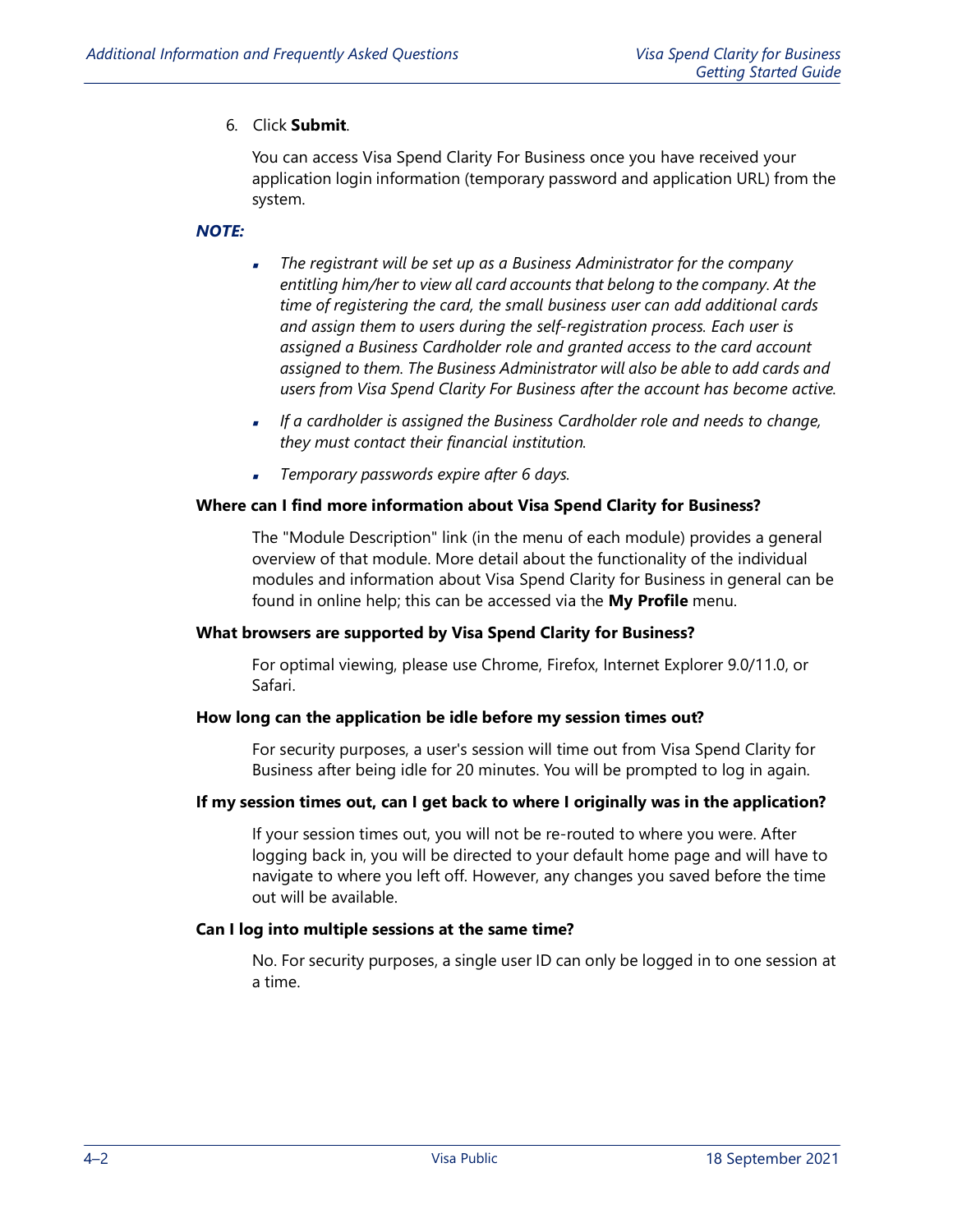#### **Where does the data in Visa Spend Clarity for Business come from? How current is the data?**

The data in Visa Spend Clarity for Business is transaction data that comes either from the processor for the bank or from the bank itself. The data is "settled" data, meaning that it comes in after the merchant's bank has been paid by the issuer. Typically, this will be two or three days after the transaction occurred.

#### **My email address changed. How can I update it?**

Your email address is your Visa Spend Clarity for Business user ID. If you have a new email address, your administrator can use your new email address to set up your new account with the same access rights in the same hierarchy. History from a previous email address can be transferred, but you will need to contact your Financial Institution for assistance.

#### **How much data will be available to me initially?**

Once you have registered, Visa will extract up to six months of data for the registered card account. Initially, data may not be available for 24 to 36 hours.

#### **How long is the data within Visa Spend Clarity for Business kept?**

Data is held for 27 months. When performing a search using the date range option, select a start date that is within 27 months of the current date; otherwise, an error message may be displayed.

#### **Why is the multi-select check box feature not working for me?**

If you are not using IE 9.0 and are instead using IE 11.0 or an alternate version, the multi-select check box feature may not appear as expected in the application. You may need to turn on Compatibility Mode in order to fix this and proceed. Contact your administrator or financial administrator for assistance.

#### **How does Visa Spend Clarity for Business collect and use my data?**

Information collected in connection with Visa Spend Clarity for Business is subject to your Small Business card issuer's privacy policy which you can obtain from your issuer. Pursuant to that privacy policy, Visa Spend Clarity for Business collects and uses data as described in Visa and Your Data.

#### **What languages does Visa Spend Clarity for Business support?**

English US, English UK, International French, Canadian French, Italian, Japanese, Chinese, Russian, Spanish, Arabic, German, and Portuguese.

For companies enrolled in the Visa Payment Controls functionality, the Payment Controls module is only available in English-US, Spanish (LAC), Canadian-French, International French, Brazilian Portuguese, and German.